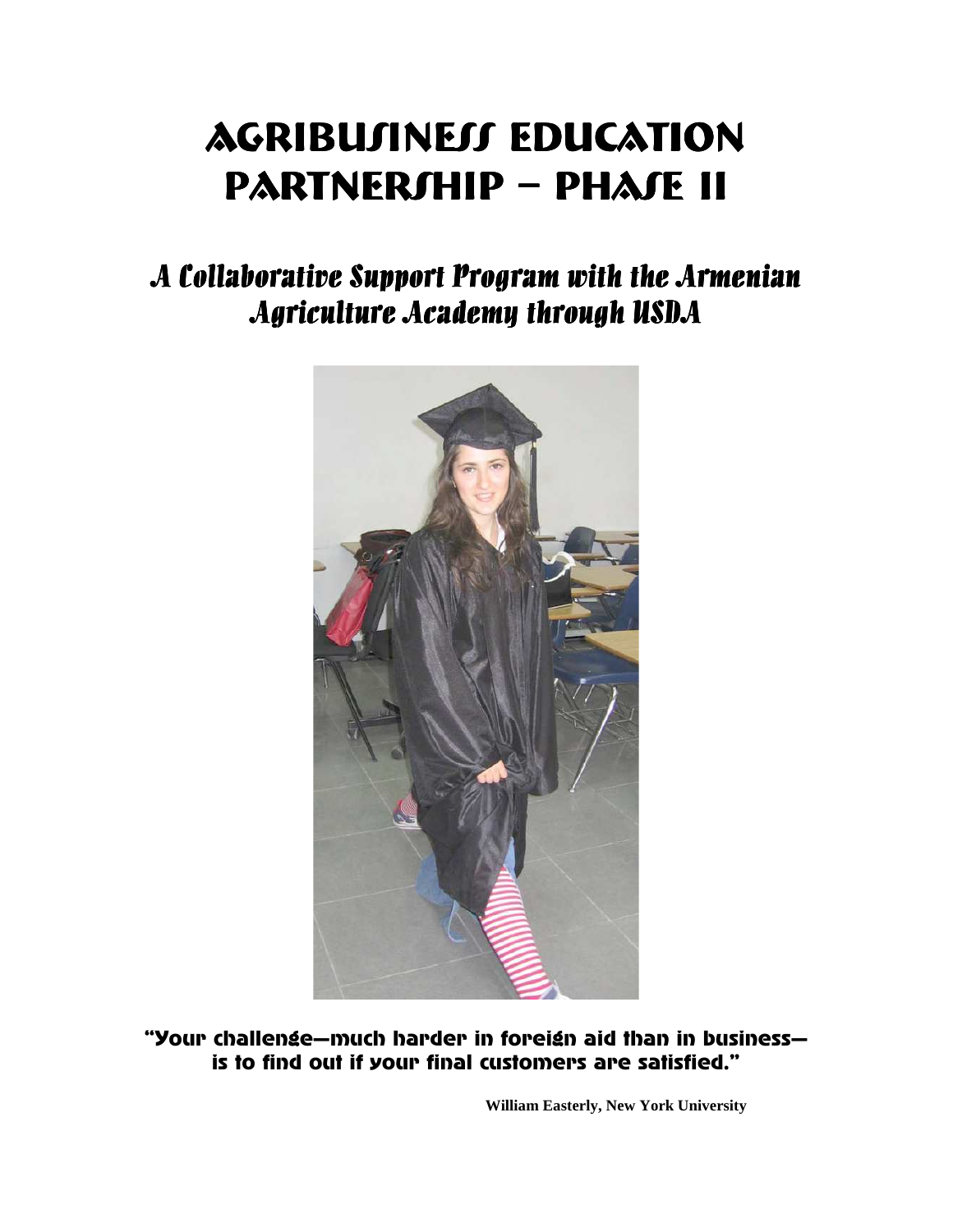### **Preface**

### **Agribusiness Education Partnership – Phase II – 2006**

Submitted by the Department of Agricultural Economics, Texas A&M University

#### December 2006

Agriculture across the world has evolved into a complex and often industrialized network of business relationships driven by technology, market, and political forces. The Agribusiness Education Project was designed to create a university-level teaching and learning environment that would serve the needs of the emerging food and agribusiness sector of the economies in the Caucasus region. The partnership, created in 1999, is based on successful agricultural and market development programs in Armenia begun by the U.S. Department of Agriculture in the early 1990s.

The emphasis of the original USDA program had been targeted successfully at marketing assistance through loan programs and specific technical assistance to key export businesses. However, the USDA saw the need to implement a complementary sister program in the public sector to support its program in the private sector. Thus, they identified the Armenian Agricultural Academy as the public sector institution under the Ministry of Agriculture through which the USDA would funnel its public sector assistance.

By August of 1999, formal notification was received that the project was selected for support by the Cooperative State Research, Education, and Extension Service (CSREES). Since then, the project has been extended four times through CSREES. Even today, the partnership is still working to educate students, develop faculty, and identify external resources through its highly successful Agribusiness Teaching Center (ATC) as part of what is now called the Armenian State Agrarian University (ASAU) (www.icare.am).

Compiling the information and output of this project into a single, unified document allows us to gauge the progress that has been made; however, this report only highlights the six objectives of the final extension through CSREES. Detailed information and many more photographs are available if requested. The ATC has been publishing monthly newsletters since May of 2005. They are replete with information on courses, internships, faculty and student activities (www.icare.am/atc). There is a copy of each graduation ceremony, and the Appendices in this report list the continuing progress of the ATC graduates and the background of the Armenian faculty members.

It is our hope that those who read these words can share in the excitement we have had in making the discoveries that were involved. We are pleased to submit this final report.

John P. Nichols, Head, Department of Agricultural Economics, Texas A&M University Office phone: 979-845-2116, Email: jpn@tamu.edu Daniel J. Dunn, Educational Coordinator in Armenia, Email: danldunn@yahoo.com Susan Livingston, Administrative Assistant, Texas A&M University Office phone: 979-862-4483, Email: s-livingston@tamu.edu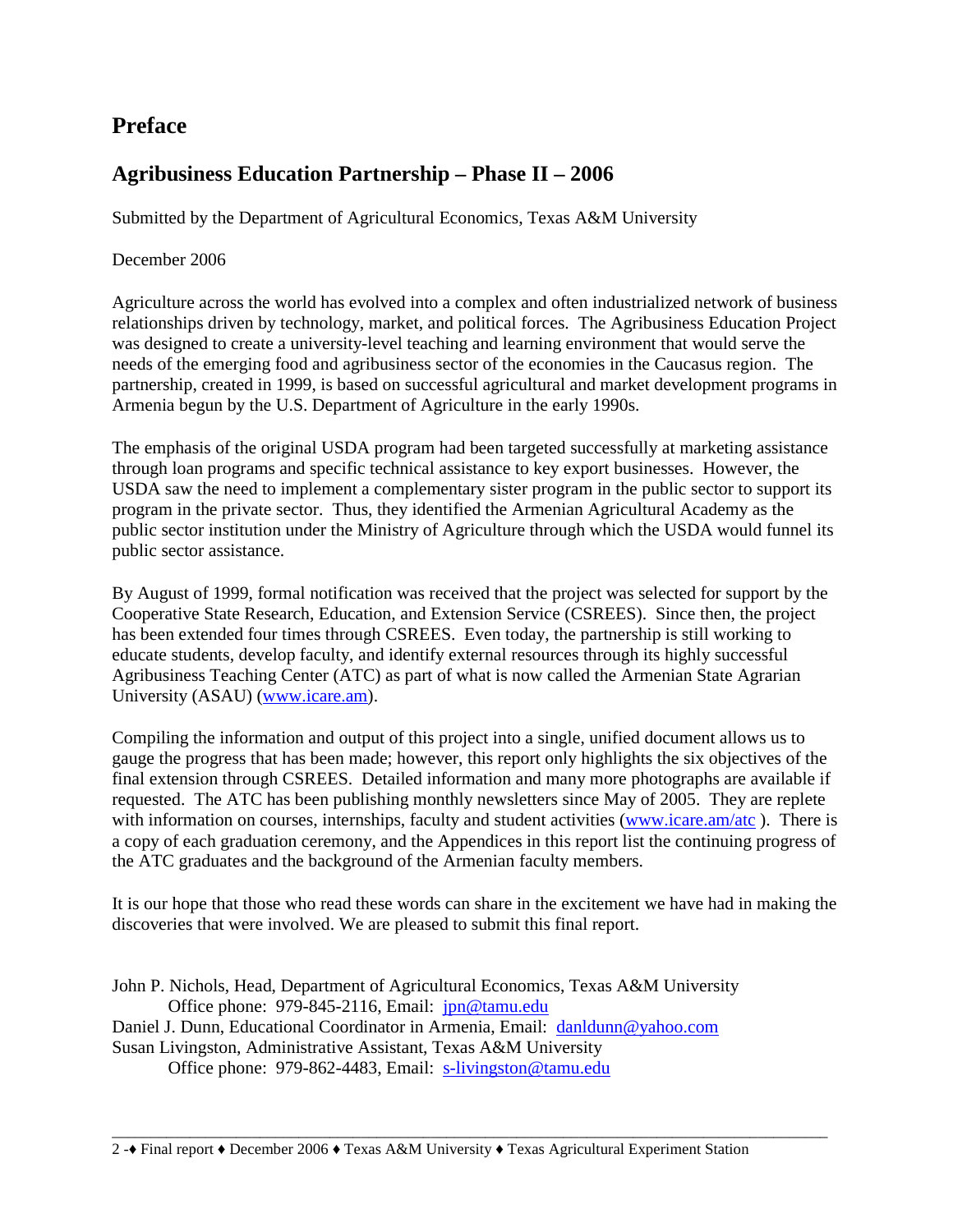# AGRIBUJINEJJ EDUCATION PARTNERJHIP – PHAJE II

### A Collaborative Support Program with the Armenian Agriculture Academy through USDA

### **Final Report – December 2006**

The history of the Republic of Armenia is changing every day. Because of crises during the last decade--wars, blockades, earthquakes and shortages of power--there are challenges that still remain. Armenia is in transition from a centrally planned economy to a market-driven system. Considerable progress has been made, and with a more democratic society, increased opportunity for many new ideas, methods, and activities have invigorated this country with a rich farming tradition.

As early as 1993, the United States Department of Agriculture's Marketing Assistance Project – more commonly referred to as MAP – was launched. MAP's vision was that Armenian agribusiness would become competitive and efficient in producing domestic food supplies and exports, and this objective was rigorously pursued in the form of technical, financial and marketing support to farmers and farmer groups, to agribusinesses, as well as to education, extension services the country.



and applied research throughout Grand Opening of Agribusiness Teaching Center 2000

In the summer of 1996, the USDA acquired a new focus aimed at complementing reforms in Armenia by establishing an office for coordinating programs directly related to the Armenian Agricultural Academy (AAA), the country's premier institution of agricultural higher education. Because education reform throughout Armenia was considered one of the country's top priorities, efforts were made to ascertain what programs could best help contribute to needed changes.

In 1999, Texas A&M University joined the USDA and the AAA to form the Armenian American Agribusiness Alliance, a partnership designed to develop agribusiness education within the Academy. This collaboration first supported graduate education in agriculture for Armenian students in the United States and, in a short time, gave rise to the creation of the Agribusiness Teaching Center (ATC).

 <sup>3</sup>♦ Final report ♦ December 2006 ♦ Texas A&M University ♦ Texas Agricultural Experiment Station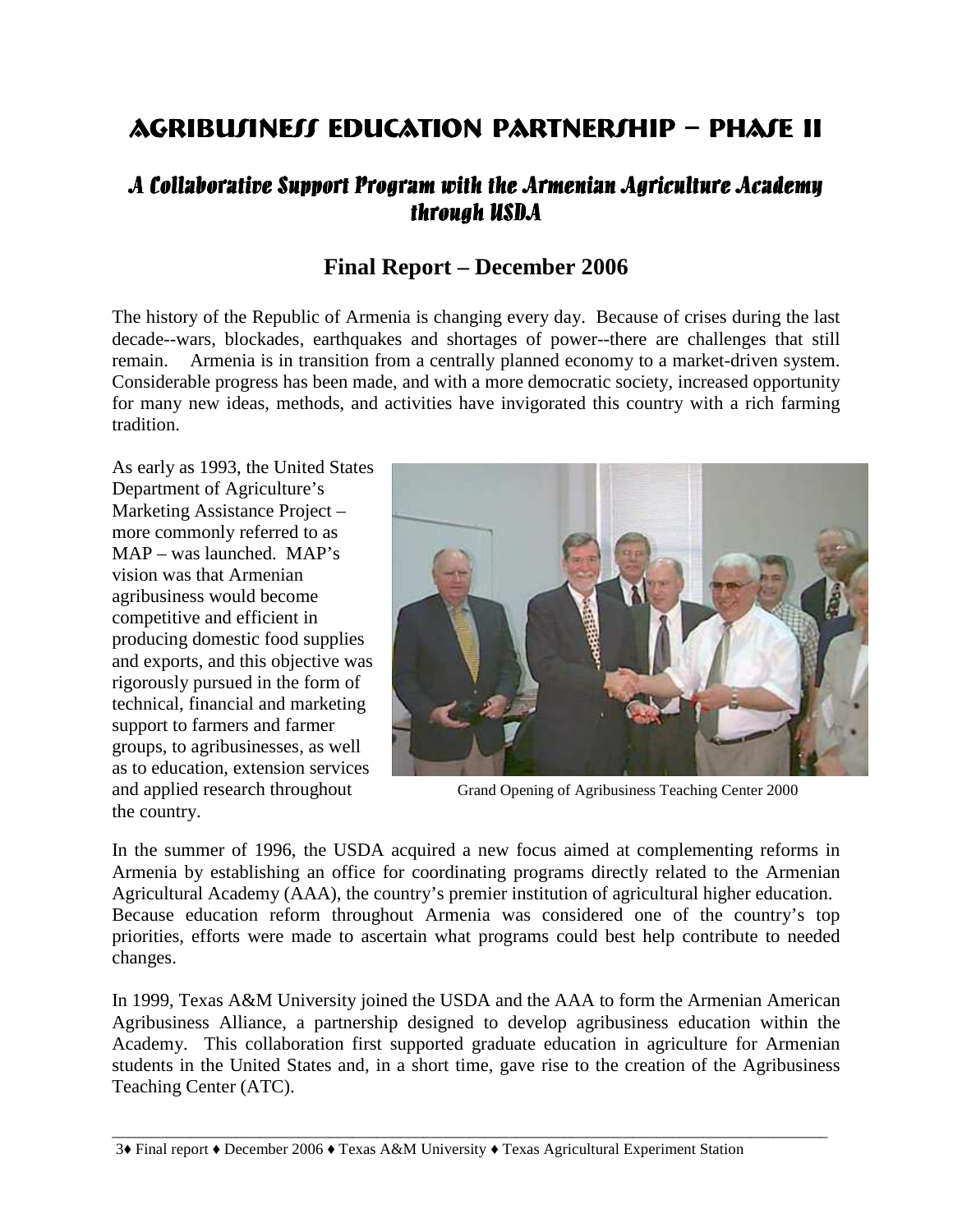The Armenian State Agrarian University (ASAU), or until last year, the Armenian Agricultural Academy (AAA), is a state higher educational establishment in the system of the Ministry of Education in the Republic of Armenia. The Academy was founded in 1930 and has undergone considerable changes since then. In 1994, a new institution was formed by merging the Yerevan Livestock and Veterinary Institute with the Armenian Agricultural Institute. Currently more than 4700 students are enrolled and 630 professors and staff are employed at the ASAU.

Texas A&M University is a land-grant, sea-grant and space-grant institution located in College Station, Texas. The university's enrollment includes approximately 44,000 students studying for degrees in 10 academic colleges.

Significant financial resources have been committed to the Partnership; the overall amount invested by the USDA since 1999 is approximately \$3.5 million, most of which has been coordinated through the leadership and vision of Texas A&M. An additional \$700,000 has been contributed directly by Texas A&M from indirect costs plus un-reimbursed professional time. Nearly \$100,000 has also been leveraged from outside grants and awards from organizations that include the Eurasia Foundation, IREX, Cafesjian Family Foundation, All Armenia Fund, IAMA and other international non-governmental organizations.

## OBJECTIVES OF THE PHASE II PROJECT

**1. Complete the formal creation of the ATC as an independent academic unit in the AAA with full rights and control over its policies and procedures relating to all academic activities, subject to the approval of the Academy Rector;** 

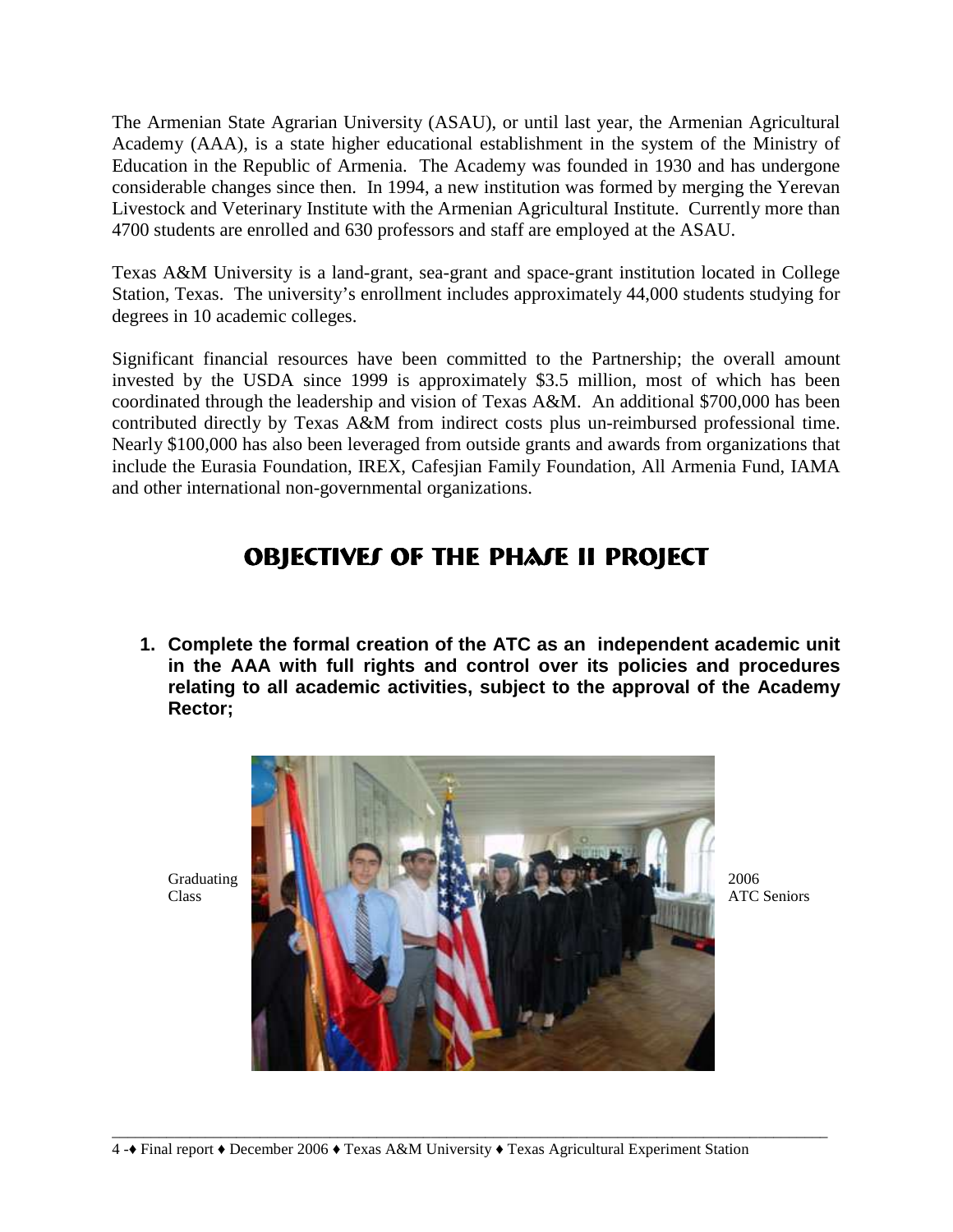**2. Identify and develop faculty leadership to take over management of the ATC on a day-to-day basis;** 



Dr. Vardan Urutyan, Deputy Dir. of Operations and Lecturer at ATC

**3. Assure continued development of ATC faculty through advanced training;** 



 Dr. Alex Simonyan, ATC professor of statistics and operations management, and wife Nushik, at State Capitol in Austin, Texas in January 2006

**4. Provide continued involvement of Texas A&M faculty in teaching and advisory roles;** 



Dr. John Nichols, Armenia Project Director, with ATC class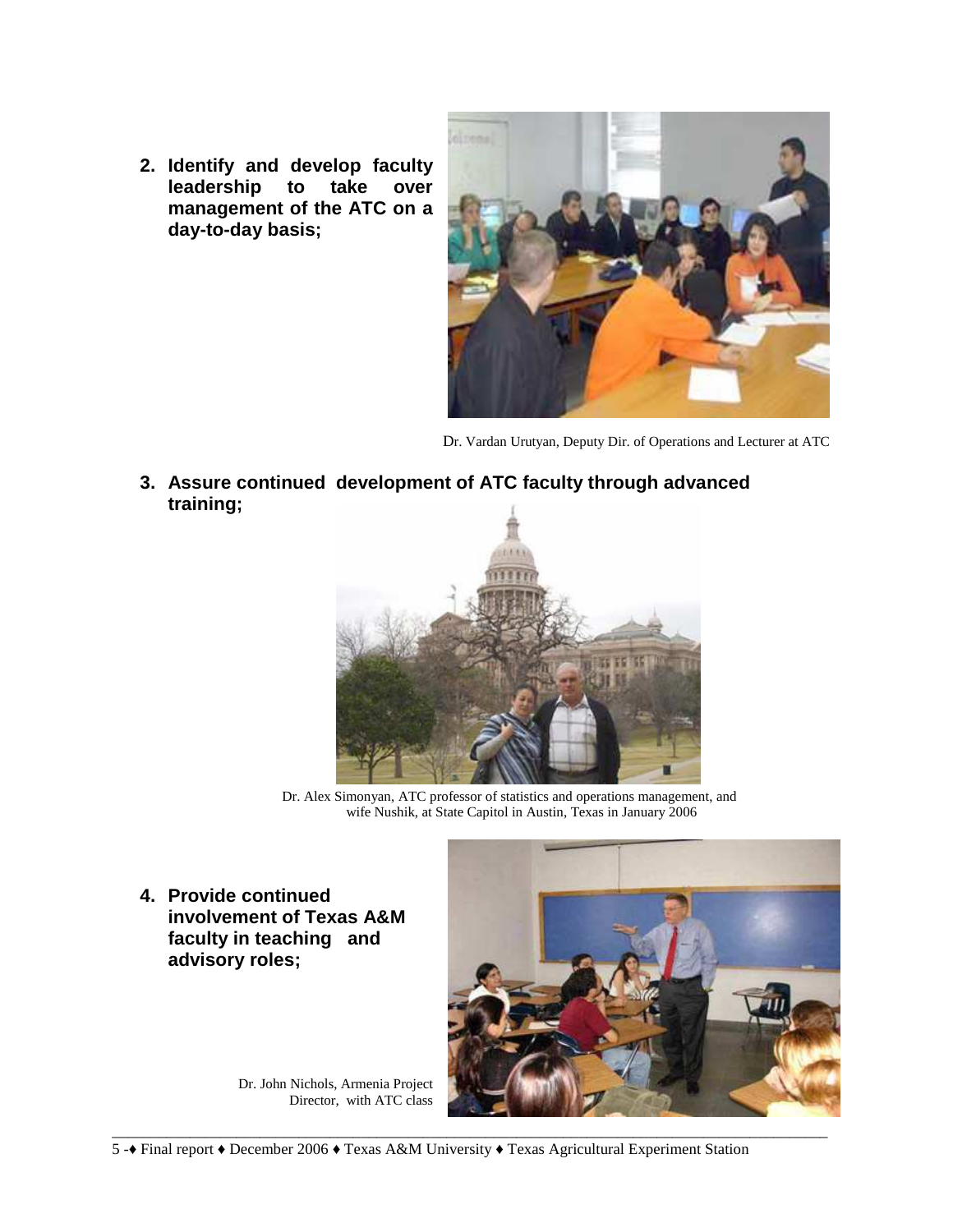**5. Develop and implement a masters of agribusiness degree program and other complementary program activities in such areas as executive education, applied research and consultancy in agribusiness and food industry management and other priority areas consistent with the ATC and ASAU missions:** 



Dr. Gayane Gasparyan, Professor and Liaison to State Agrarian University of Armenia with ATC class

#### MUC UGMAPP2LEUP NIUNISUUL  $45$

**6. Identify and develop external resources to promote the mission of the ATC in concert with the strategic plans of ASAU and USDA**

.



 Lusine Mnatskanyan, Director of ASAU Career Center with assistants at local Fair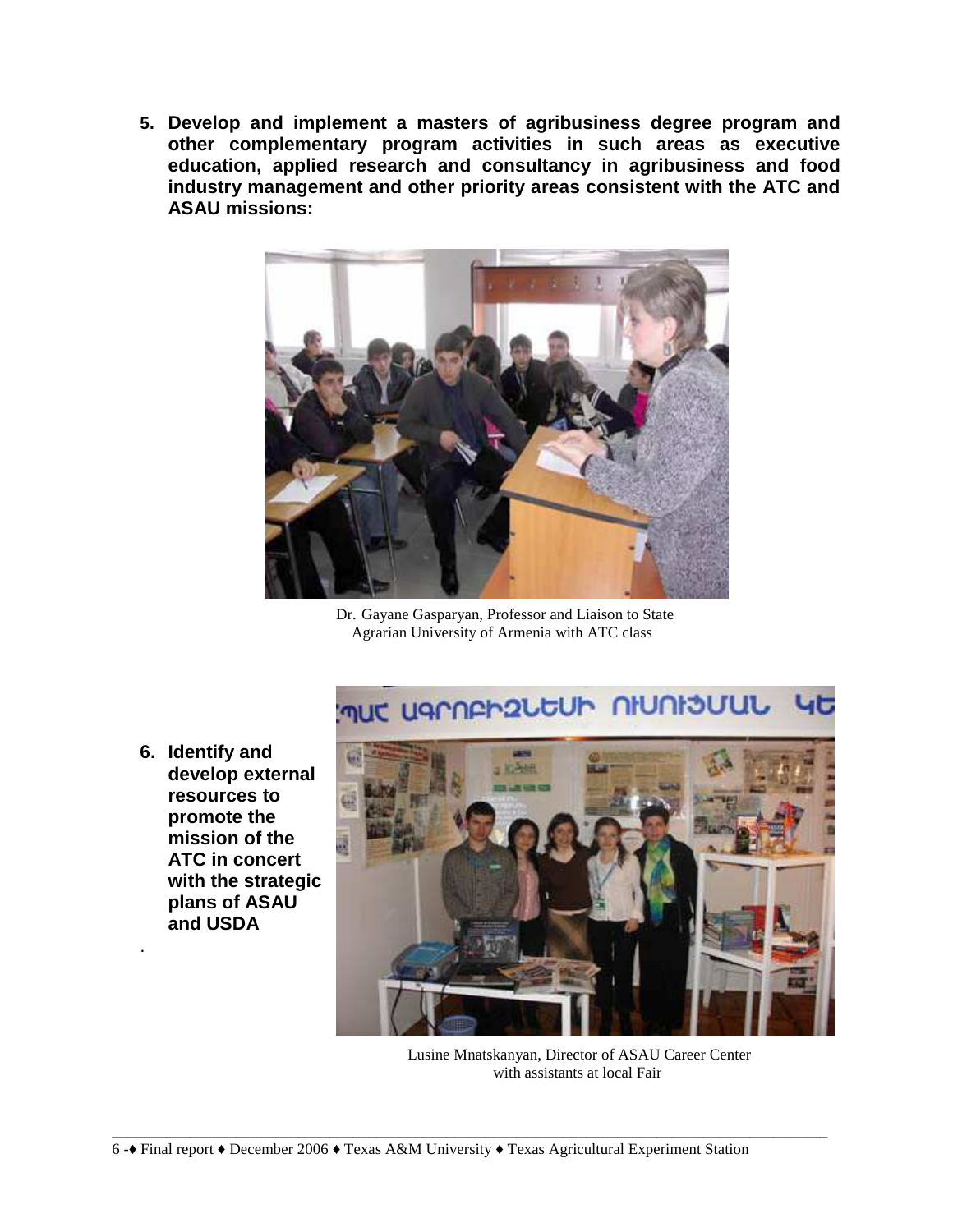### POSITIVE RESULTS

The collaborative efforts of Texas A&M University and the U.S. Department of Agriculture have yielded positive results in the modernization of Armenia's agribusiness education system over these past seven years. The notable objectives stated above were accomplished through a widespread **series of activities** as described below.

### formal creation of the ATC as an independent **ACADEMIC UNIT**

Integration with, and transition to, the University was highlighted with the official installation of the ATC as The Department of Agribusiness in December 2003 with Dr. Daniel Dunn as the new Director; the ATC curriculum is now recognized by the Ministry of Education; and written bylaws have been developed with the main parts adopted by the faculty. The ATC faculty worked with other faculty members in the ASAU to assure coordination and concurrence on content of the syllabi and sequencing of courses.

| <b>Year Graduated</b> | Armenians | Georgians | <b>TOTAL</b> |
|-----------------------|-----------|-----------|--------------|
| 2002                  | 28        |           |              |
| 2003                  |           |           |              |
| 2005                  | 23        |           | 26           |
| 2006                  |           |           |              |
| TOTAL                 |           |           |              |

#### **AGRIBUSINESS TEACHING CENTER GRADUATES**

Twenty-eight Armenians and six Georgians are classified as graduating seniors for the spring term of 2007, and twenty-two Armenians and six Georgians are enrolled in the 2008 class.



ATC Graduation, June 2006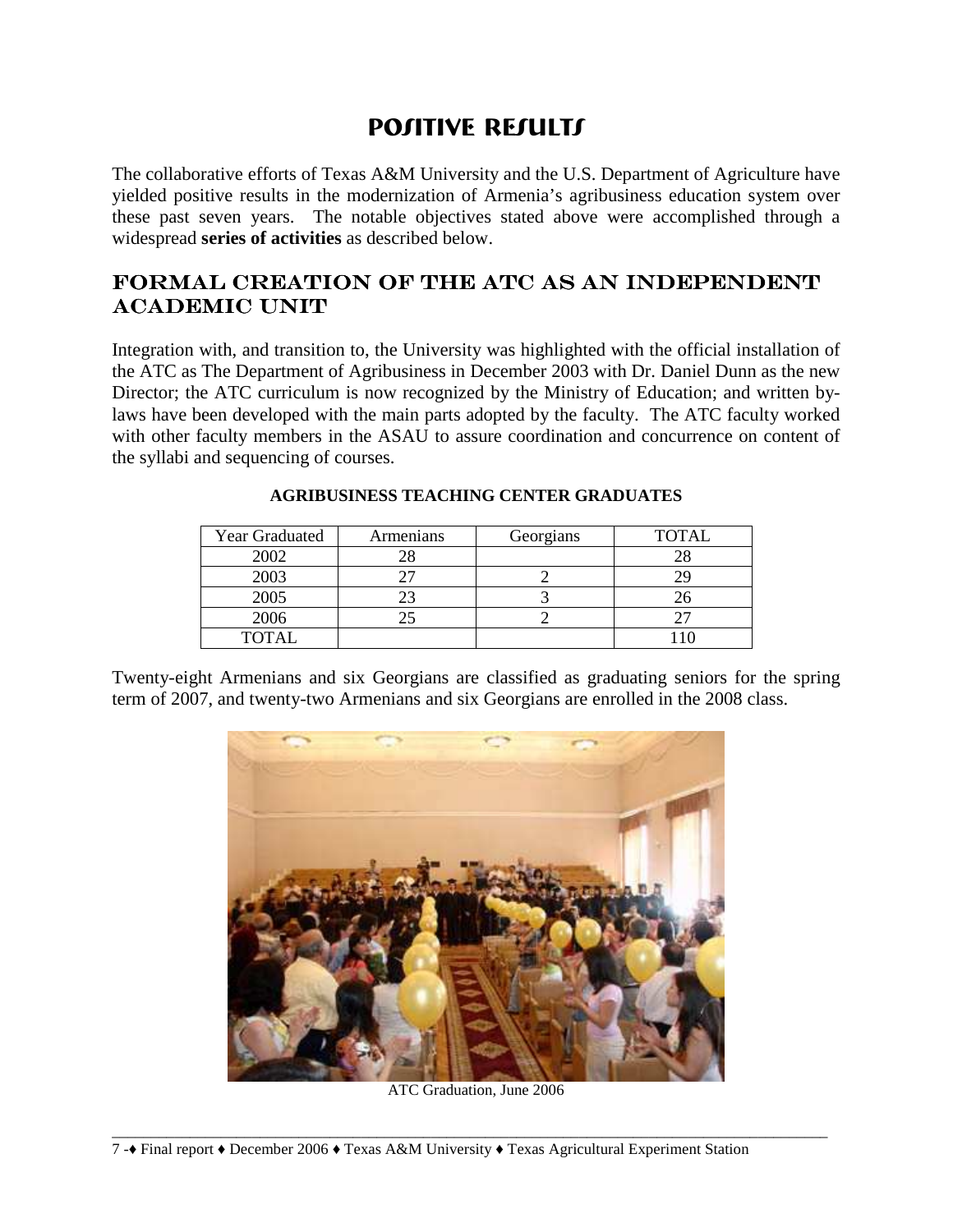The four classes of students who have graduated from the ATC are demonstrating a strong commitment to work and achievement with the use of their college education. **Appendix 1** to this report gives a line by line listing of most of the graduates with their occupation and location noted. The great majority of students are working in Armenia in a variety of positions at such places as the Cafesjian Museum Foundation, HSBC Bank, Hovnanian International, Noyan Juice Production Lycos Europe, Tufenkian Hospitality Avan Villa Hotel, KPMG, Yeritsyan and Sons, Air Armenia Cargo Transportation Company, Bardiner Restaurant, Federation of Agricultural Associations, Yerevan Brandy, and K-Telecommunication Company.

Not only have several Armenian ATC graduates received opportunities to study in the U.S., many of them have traveled to other countries or stayed in Yerevan in order to work toward further training and higher education degrees. Included are two in Greece, six in Germany, two in the Netherlands, one in Moscow, one in Tibilisi, Georgia, three at the American University of Armenia, fifteen at the Armenian State Agrarian University, one at the French University in Armenia, and one at Yerevan State University.

### **GRADUATE STUDENTS SUPPORTED BY PARTNERSHIP IN THE U.S.**

#### **Graduates of U.S. Universities:**

- **Vahe Heboyan** University of Georgia Summer 2001 M.S in Agricultural Economics, on faculty at ATC and graduate student at AAA, 2001 – 2004; currently working on Ph.D. in Georgia, U.S.
- **Artavazd Hakobyan** Auburn University December 2001 M.S. in Agricultural Economics, Operations Analyst, World Bank's Environment and Agriculture Projects in Armenia.
- **Arsen Poghosyan** Texas A&M University August 2002 M.S. in Agricultural Economics, Ph.D. from AAA – 2005, now Bus. Adviser and Food Safety Spec. – Development Alternatives Inc.
- **Artak Poghosyan** Texas A&M University August 2002 M.S. in Agricultural Economics, Marketing Mgr. – Hovnanian International LTD, 2003-2004, Ph.D. from AAA – 2005, presently Community Development Worker for Basildon District Council, United Kingdom
- **Anahit Gevorgyan** Pennsylvania State University May 2003 M.S. in Food Science, Food Quality and Safety Project Research Assistant /USDA MAP
- **Armen Asatryan** Texas A&M University December 2003 Ph.D. in Agricultural Economics, Proj. Mgt. Coord. – Armenian Technology Group, 2004-2005; presently working on research projects in Yerevan; Chair of State Examination Com. for Dept. of Agribusiness, ASAU

**Rafael Bakhtavoryan** – Texas A&M University – Dec. 2003 – M. S. in Ag. Econ., Lecturer at ATC

- **Natalie Nazaryan** Ohio State Univ.– 2004 M.S. in Ag. Econ.; working on Ph.D. in Colorado
- **Tatevik Zohrabyan** 2005 Texas A&M Univ.M.S. in Ag. Econ.; working on Ph.D. at Texas A&M
- **Alexan Shanoyan** University of Illinois at Champaign/Urbana August 2006 Master of Science in Food and Agribusiness Management; currently working on Ph.D. in Illinois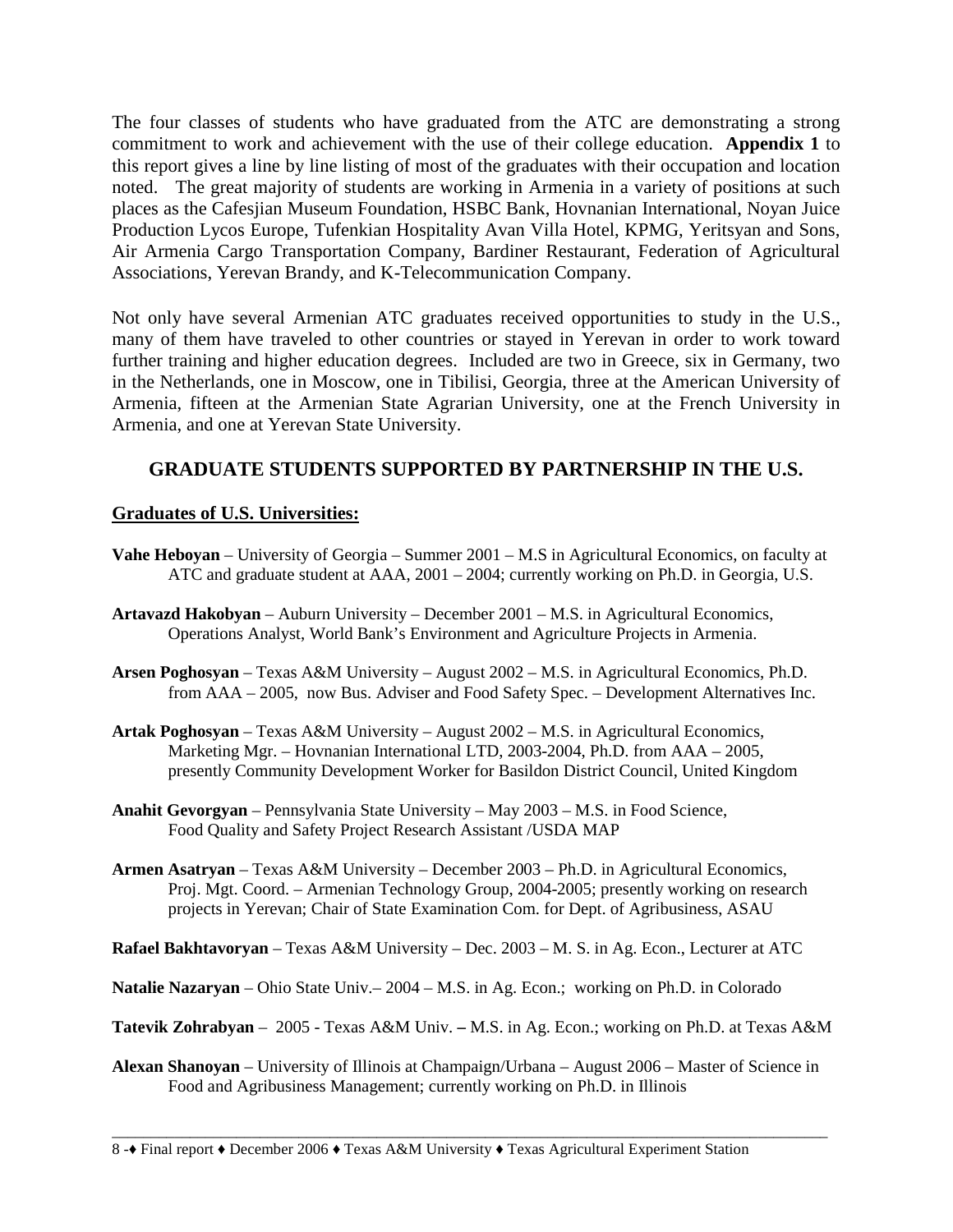| <b>Name</b>           | <b>Place</b>              | <b>Degree</b>                   | <b>Date</b>     |
|-----------------------|---------------------------|---------------------------------|-----------------|
| Artashes Khachatrian  | Washington State Univ.    | <b>DVM Research Assistant</b>   | 2006            |
| Vahan Papyan          | Fresno State University   | M.B.A. in Finance               | August 2005     |
| Vardan Mkrtchyan      | Texas A&M University      | M.S. in Agricultural Economics  | 2008            |
| Marianna Khachaturyan | University of Nebraska    | M.S. in Agricultural Economics  | August 2005     |
| Anush Khojoyan        | <b>Clemson University</b> | M.S. in Agricultural Economics  | August 2005     |
| Armenak Markosyan     | <b>Washington State</b>   | M.S. in Ag. and Resource Econ.  | August 2005     |
|                       | University                | Ph.D. in Agricultural Economics | <b>May 2008</b> |
| Armen Tsaturyan       | Texas A&M University      | M.S. in Agricultural Economics  | 2008            |
| Gayaneh Kyureghian    | Texas A&M University      | Ph.D. in Agricultural Economics | <b>May 2008</b> |
| Natalie Nazaryan      | Colorado State Univ.      | Ph.D. in Agricultural Economics | May 2008        |
| Vahe Heboyan          | University of Georgia     | Ph.D. in Agricultural Economics | May 2008        |
| Tatevik Zohrabyan     | Texas A&M University      | Ph.D. in Agricultural Economics | May 2008        |
| Alexan Shanoyan       | Univ. of Illinois - CU    | Ph.D. in Food and Agribus. Mgt. | August 2008     |

#### **ARMENIAN GRADUATE STUDENTS INDEPENDENTLY FUNDED IN THE U.S.**

### IDENTIFICATION AND DEVELOPMENT OF FACULTY LEADERSHIP FOR DAY-TO-DAY MANAGEMENT

Leadership of the ATC by an Armenian faculty has been reviewed with a gradual transition of responsibility for day-to-day decision-making. In the earlier days of the project, several local instructors were engaged as faculty to teach courses in economics, statistics, operations management, and related subjects. Key agribusiness courses in marketing, management, and finance were taught by a combination of returning, trained Armenian faculty and selected senior faculty invited from the U.S. The ASAU faculty members taught selected courses required by the ASAU. Courses for the Four Year and Five Year Programs are attached as **Appendix 2.** 

Through these past six years, the educational quality and experiences of the faculty have continued to be impressive and have added to the high level reputation of the Agribusiness Teaching Center.

| <b>Name</b>          | <b>Courses Taught</b>                                               | <b>Degree</b>                                                                   |
|----------------------|---------------------------------------------------------------------|---------------------------------------------------------------------------------|
| Vardan Urutyan       | Financial Management,<br><b>Financial Analysis</b>                  | Candidate of Econ. Sci. (PhD<br>equiv.) Yerevan State Institute of<br>Economics |
| Astghine Pasoyan     | <b>Environmental Economics</b>                                      | MA in Environmental<br>Management, Brown University,<br><b>USA</b>              |
| Alexan Simonyan      | <b>Statistics, Operations Management</b>                            | <b>PhD</b> in Statistics<br><b>Moscow State University</b>                      |
| Iveta Simonyan       | Principles of Marketing, E-<br>Commerce, Marketing Management       | Indiana University of Pennsylvania                                              |
| Vardges Hovhannisyan | Marketing of Ag Products, Intro. to<br>Ag Economics, Macroeconomics | Candidate of Econ. Sci. (PhD<br>equiv.), ASAU                                   |

\_\_\_\_\_\_\_\_\_\_\_\_\_\_\_\_\_\_\_\_\_\_\_\_\_\_\_\_\_\_\_\_\_\_\_\_\_\_\_\_\_\_\_\_\_\_\_\_\_\_\_\_\_\_\_\_\_\_\_\_\_\_\_\_\_\_\_\_\_\_\_\_\_\_\_\_\_\_\_\_\_\_\_\_\_\_\_\_\_\_\_\_

#### **ARMENIAN FACULTY OF THE ATC**

9 -♦ Final report ♦ December 2006 ♦ Texas A&M University ♦ Texas Agricultural Experiment Station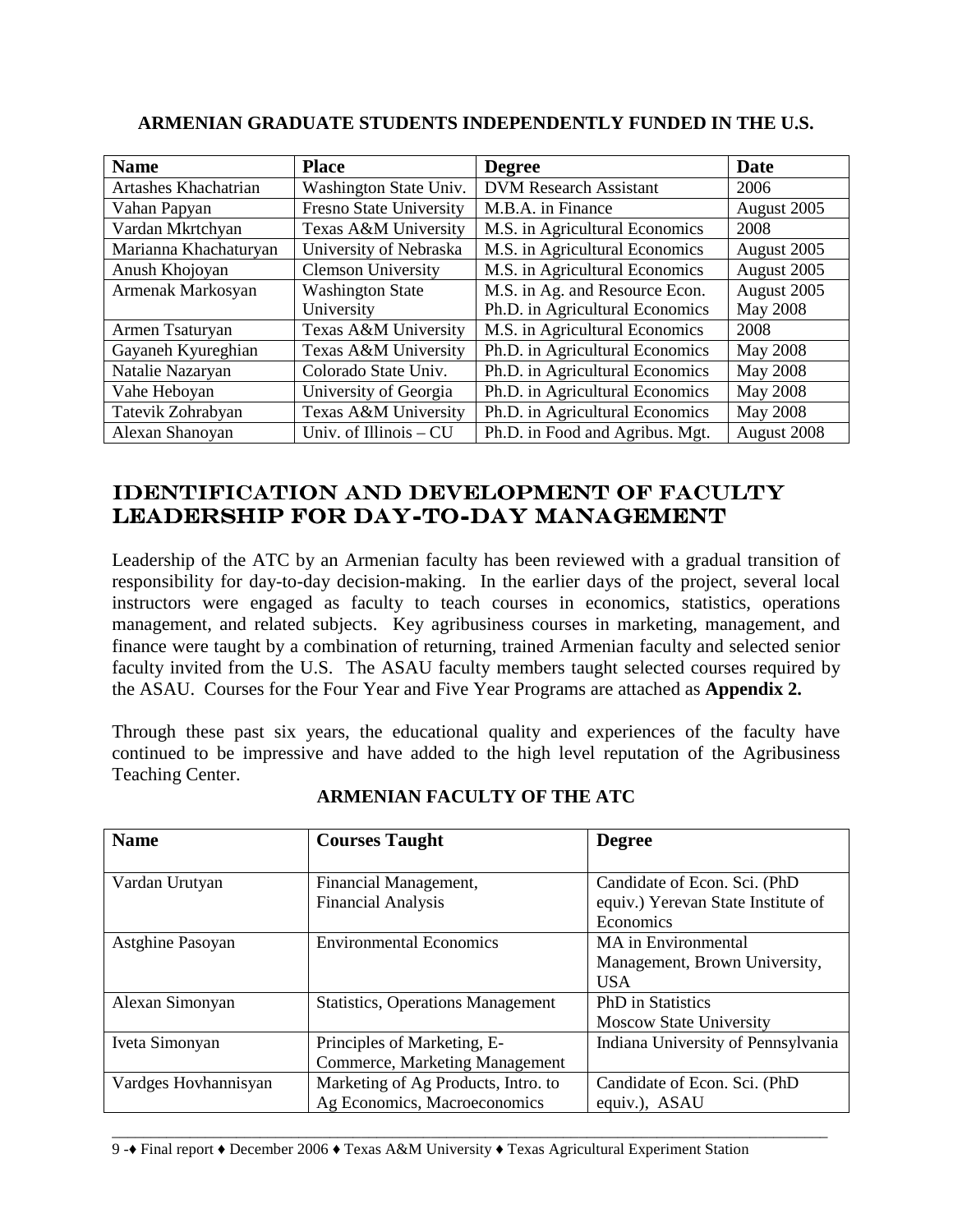| Anna Yeritsyan            | Marketing of Ag Products, Marketing  | MBA, American University of          |
|---------------------------|--------------------------------------|--------------------------------------|
|                           | Management                           | Armenia                              |
| Vahram Ghushchyan         | Macroecononmics,                     | Ph.D in Economics, University of     |
|                           | Microeconomics                       | Colorado at Boulder, USA             |
| Gayane Kyureghyan         | Macroecononmics,                     | MBA, AUA; PhD Student, Texas         |
|                           | Microeconomics                       | A&M University                       |
| <b>Agassy Manoukian</b>   | Global Supply Chain Management.,     | MBA,                                 |
|                           | <b>International Business</b>        | University of Toledo, USA            |
| Karine Zurabyan           | Financial Accounting, Managerial     | PhD in Econ., Institute of Econ. of  |
|                           | Accounting                           | Nat'l Academy of Sci. of RA          |
| <b>Byuzand Dervishyan</b> | <b>Financial Accounting</b>          | Diploma, Yerevan Poly. Institute     |
| Lousia Antonyan           | <b>Technical Writing</b>             | PhD Candidate, Yerevan State         |
|                           |                                      | Pedagogical University               |
| Arthur Grigoryan          | Principles of Management             | PhD Student in ASAU                  |
| Rafael Bakhtavoryan       | <b>International Trade</b>           | PhD Student in ASAU, MS in Ag.       |
|                           |                                      | Economics, Texas A&M Univ.           |
| Vahe Vanesyan             | <b>Political Science</b>             | MAE in Educational Leadership        |
|                           |                                      | and Supervision, Ball State          |
|                           |                                      | University; PhD student              |
| Karine Margaryan          | <b>Political Science</b>             | MA in Pol. Sci., Int'l Relat., AUA   |
| David Sargsyan            | <b>Business Law</b>                  | MA in Pol. Sci. and Int'l Relations, |
|                           |                                      | AUA; LLM, University of Notre        |
|                           |                                      | Dame, USA                            |
| Ruzanna Movsesyan         | Calculus                             | MS in Industrial Engineer., AUA      |
| Armen Mkrtchyan           | Civil Defense                        | Cand. of Sci. in Economics, AAI      |
| Vahe Heboyan              | International Trade, Introduction to | MS in Agricultural Econ., Univ. of   |
|                           | <b>Agricultural Economics</b>        | Georgia; PhD Student, UGA            |
| Artavazd Hakobyan         | <b>Agricultural Price Analysis</b>   | MS in Ag Economics, Auburn           |
|                           |                                      | University                           |
| Varuzhan Hoktanyan        | <b>Political Science</b>             |                                      |
| <b>Eduard Ghazaryan</b>   | <b>Business Law</b>                  |                                      |
| Yeritsyan Sergey          | <b>Environmental Protection</b>      |                                      |
| Milena Gevorgyan          | English, Public Speaking             |                                      |
| Armine Sukiasyan          | English                              |                                      |



Dr. Bishu Chatterjee with Armenian graduate students Dr.Verne House 2001-2005

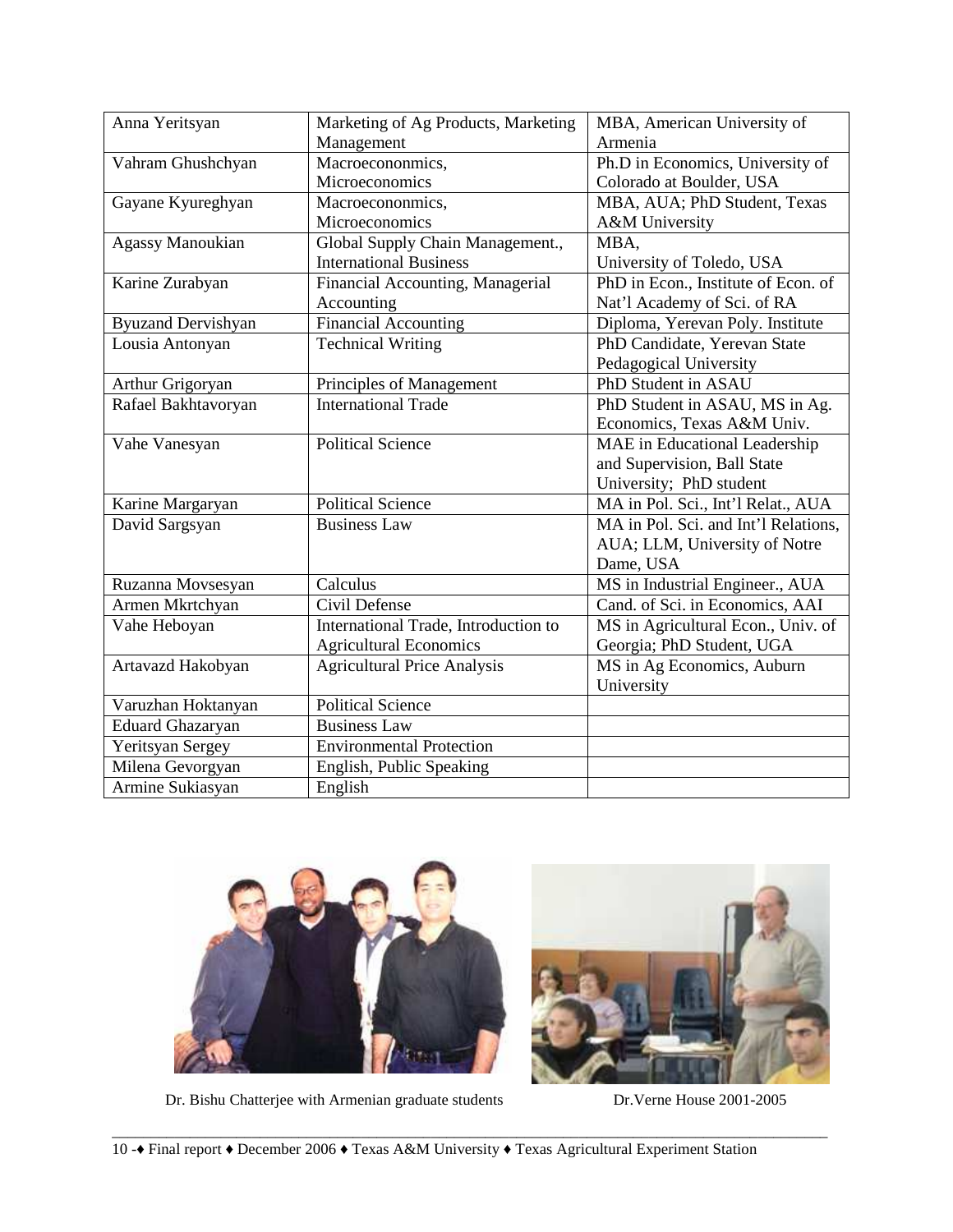#### **U.S. UNIVERSITY PROFESSORS INVOLVED WITH TEACHING OR CONSULTING IN ARMENIA**

| Dr. Daniel Dunn      | ATC Director and Country Coordinator, 1999 - present                               |
|----------------------|------------------------------------------------------------------------------------|
| Dr. John Nichols     | Project Director, Program Management and Strategy, 1999-present                    |
| Dr. Edwin Price      | Asst. Vice Chancellor for Int'l Agriculture, TAMU, February 1999                   |
| Dr. Tim Schilling    | International Program Coordinator, TAES, April 1999                                |
| Dr. Carl Shafer      | Professor and Consultant, TAMU, April 1999                                         |
| Dr. Emerson Babb     | ATC Faculty, University of Florida, Fall 2000, Fall 2001                           |
| Dr. Bishu Chatterjee | ATC Faculty, California Tax Research Specialist, Spring 2001                       |
| Dr. Barry Carr       | ATC Faculty, TAMU Commerce, September 2001 – May 2002                              |
| Dr. Verne House      | ATC Faculty, Clemson University, 2002-2005                                         |
| Dr. Judy Newton      | ATC Faculty, American University of Armenia, Fall 2002                             |
| Mr. Jack Cocks       | ATC Faculty, Univ. of Illinois Champaign/Urbana, Fall 2002                         |
|                      | Dr. Stanley Carpenter Professor, Higher Ed. Leadership, TAMU, Fall 2001, Fall 2002 |
| Dr. Nancy Simpson    | Director, Center for Teaching Excellence, TAMU, Fall 2002                          |

### continued development of ATC faculty THROUGH ADVANCED TRAINING

Several Armenian faculty members have applied for grants and traveled to other countries for further training. Outreach to international audiences has been achieved through faculty and administrator presentations at professional programs and conferences in the Ukraine, South Africa, Switzerland and the United States.

| <b>YEAR</b> | <b>CONFERENCE</b>                                      | <b>FACULTY</b>                 |
|-------------|--------------------------------------------------------|--------------------------------|
| 1999        | Leadership Training at Texas A&M                       | Minister and Rector Tarverdyan |
|             |                                                        | and six AAA professors         |
| 2001        | Research Semester at Texas A&M                         | Vardges Hovhannissyan          |
|             | Leadership and Strategic Management                    | Rector Tarverdyan and          |
|             |                                                        | four AAA professors            |
| 2002        | Cochran Program at Texas A&M                           | Susanna Mezhlumyan             |
|             | Leadership Development and Financial Resource          | Sergei Meloyan                 |
|             | Support                                                |                                |
| 2003        | Faculty Training Prog. in Agric. Econ and Agribusiness | Four professors from AAA       |
|             | Training on Economics and Financing and Independent    | Vardan Urutyan                 |
|             | Study Project at the University of Guelph, Canada      |                                |
|             | Career Center Training at Texas A&M                    | Susanna Mezhlumyan             |
| 2005        | Career Placement and Counseling at Texas A&M           | Arpine Avetisyan               |

### continued involvement of Texas A&M faculty IN TEACHING AND ADVISORY ROLES

Local instructors are engaged as faculty to teach courses in economics, statistics, operations management, and related subjects. The key agribusiness courses in marketing, management, and finance are being taught by a combination of returning, trained Armenian faculty and selected senior faculty invited from the U.S. Returning post-graduate students and trainees will continue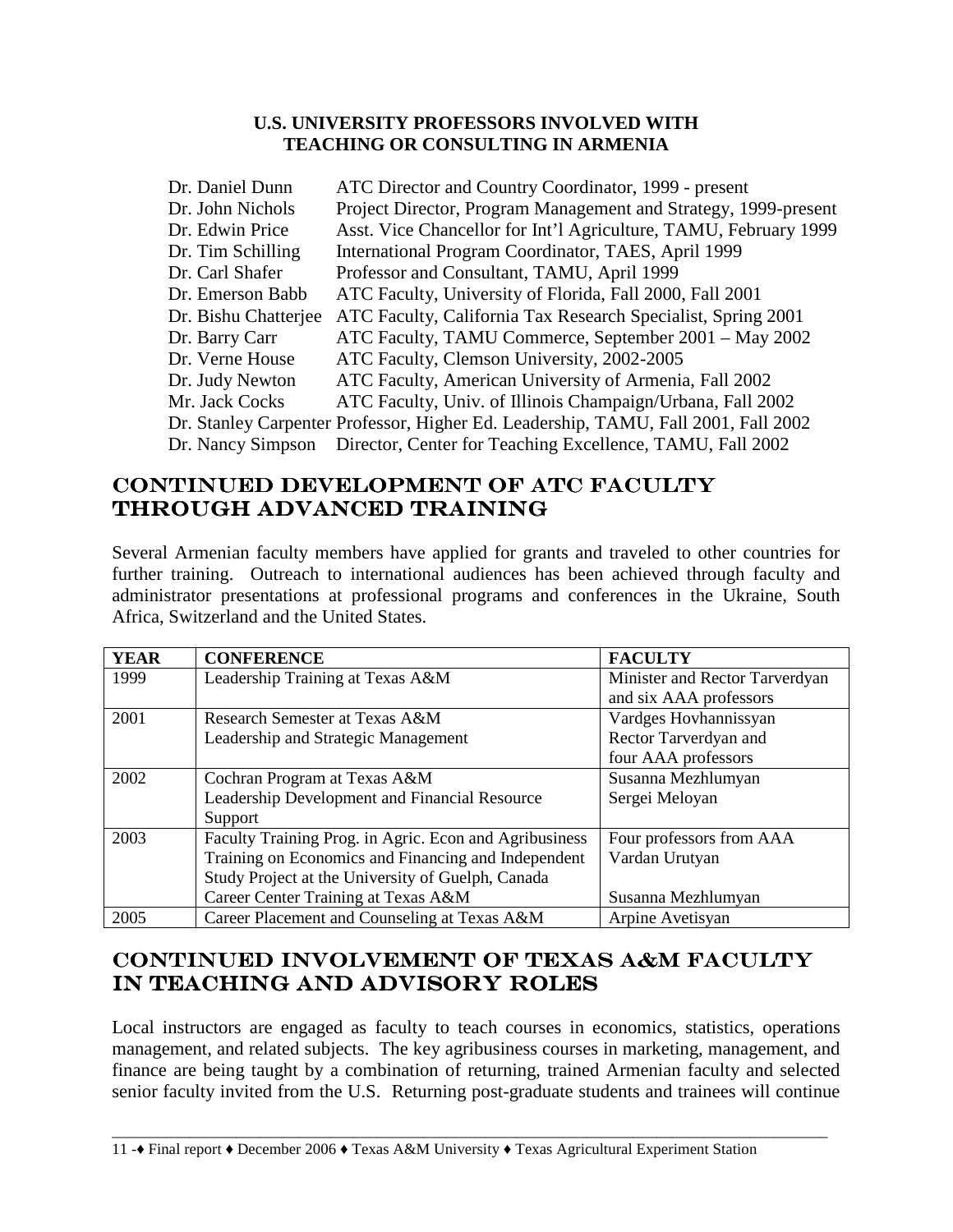to supplement the faculty as teaching assistants. Academy faculty members teach selected courses required by the Academy.

Educational Coordinator Dan Dunn and one other distinguished professor from the U.S. have taught a course each semester and provided counsel in teaching preparation techniques, working with students to facilitate independent research, participated in field trips and facilitated other involvement with local businesses. For English and speech studies, either a former Peace Corps or other NGO instructor has been available. Faculty members from several U.S. universities have contributed materials and guidance throughout the years. The University of Illinois evaluation project has included the ATC as one of its focal points for study.



Dan Dunn and ATC Graduate

### a masters of agribusiness degree program and other complementary program activities activities

The Academy's return to a five-year diploma program extended the first and second year agribusiness curriculum of the Academy to add a third year. The main impact of this was the increase in courses taught by 50%. Much of the teaching load increase has been accommodated through greater use of the Armenian faculty. A Master's program has been established in the Academy but not pursued in the ATC due to other priority requirements of resources.

**CAREER CENTER** - The Eurasia Foundation, supplemented with a grant from the Cafesjian Foundation, has provided the funding for the launch of this program. With a Director already in place, the main emphasis has been on establishing procedures and building the programs. The Center is separated from the ATC, but it retains oversight responsibility as it primarily serves ATC students while funding flows through the Academy

| <b>Title</b>                                 | <b>Purpose</b>                                            |
|----------------------------------------------|-----------------------------------------------------------|
| Water Well Research Project                  | To show socio-economic impact of constructed and          |
|                                              | reconstructed water wells in 75 villages of Armenia       |
| Economic Efficiency Analysis of Milk         | To analyze importance of marketing cooperatives to        |
| <b>Marketing Cooperatives</b>                | member farmers                                            |
| Rural Credit Institutions in Armenia: Credit | To study the challenges of agricultural and rural finance |
| Clubs                                        | in Armenia                                                |
| Market Assessment and Development in         | To conduct market assessment for organically grown        |
| <b>Organically Grown Produce</b>             | produce in Yerevan                                        |

\_\_\_\_\_\_\_\_\_\_\_\_\_\_\_\_\_\_\_\_\_\_\_\_\_\_\_\_\_\_\_\_\_\_\_\_\_\_\_\_\_\_\_\_\_\_\_\_\_\_\_\_\_\_\_\_\_\_\_\_\_\_\_\_\_\_\_\_\_\_\_\_\_\_\_\_\_\_\_\_\_\_\_\_\_\_\_\_\_\_\_\_

#### **RESEARCH GROUP PROJECTS**

12 -♦ Final report ♦ December 2006 ♦ Texas A&M University ♦ Texas Agricultural Experiment Station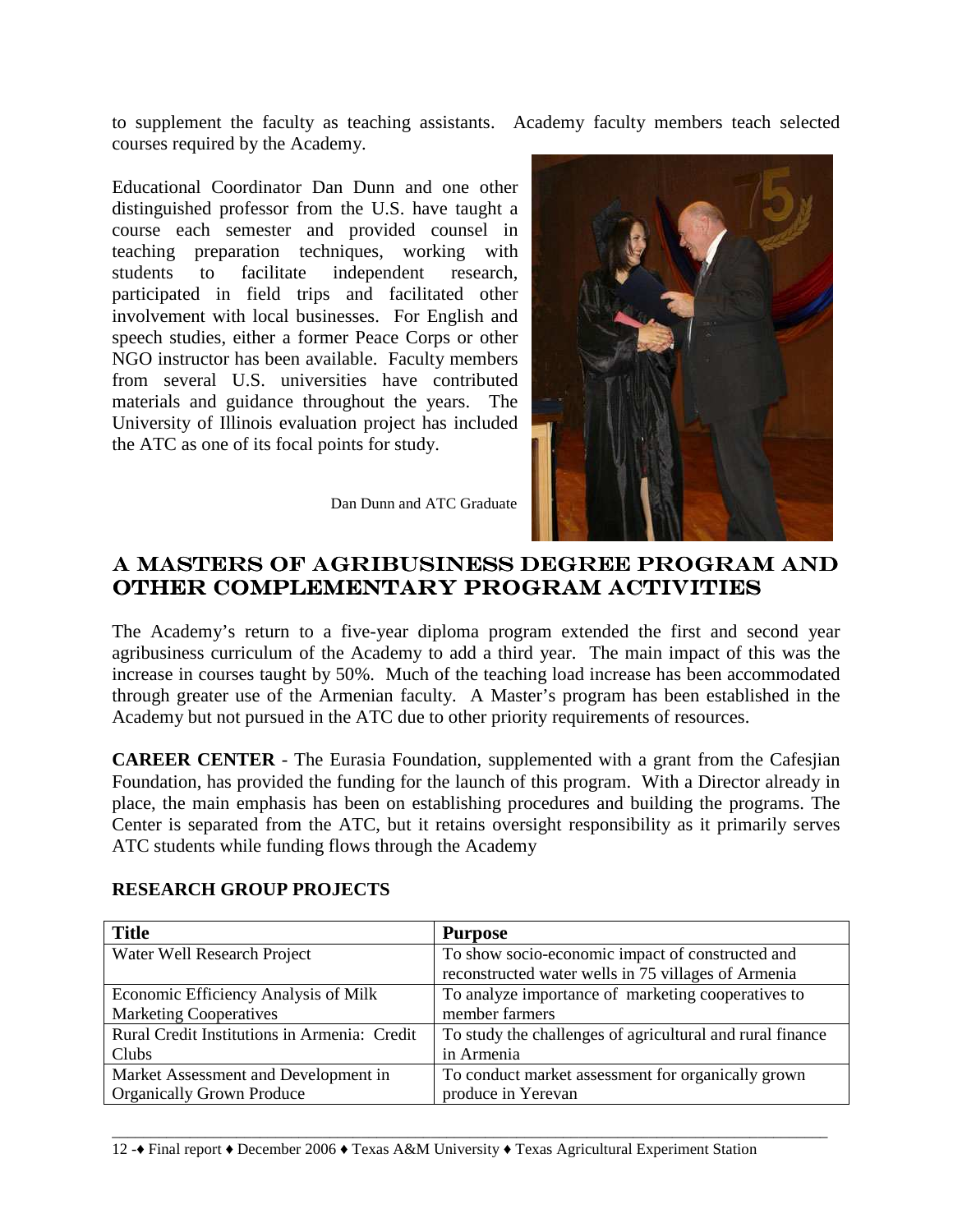| Bird Flu Study with DAI                      | To study bird flu challenges for Armenia                   |
|----------------------------------------------|------------------------------------------------------------|
| Sustainability of Agricultural Production in | To identify strengths and weaknesses of the sustainability |
| Armenia                                      | of agricultural production through Response Inducing       |
|                                              | Sustainability Evaluations (RISE)                          |
| Conducting Assessment in the Commercial      | To reveal picture of current situation and long term       |
| Poultry Sector Supply Chain                  | implications for commercial poultry sector supply chain    |
| Wine Consumers Behavioral Research           | Surveys                                                    |
| <b>Goat Cheese Market Research</b>           | Surveys                                                    |
| <b>Turkey Meat Market Research</b>           | Surveys                                                    |

#### **TRAVEL GRANTS**

The ATC Research Group is very active in applying to international educational and training organizations to get grants or some other additional financing for ATC's faculty development activities. They have been successful in obtaining resources to enhance education in their particular fields of study.



 Vardges Hovhannisyan with Curriculum Resource Centre representative in Budapest

| Date                    | <b>Amount</b>                    | <b>Conference</b>             | Participant          |
|-------------------------|----------------------------------|-------------------------------|----------------------|
| $2002 - June$           | $$1,000$ – International         | Annual Symposium -            | Vardan Urutyan       |
|                         | Food & Agribusiness              | The Netherlands               | Vahe Heboyan         |
|                         | Mgt. Assoc. (IAMA)               |                               |                      |
| $2003 - June$           | $$1,000 - IAMA$                  | Annual Symposium -            | Vardan Urutyan       |
|                         |                                  | Cancun, Mexico                | Arsen Poghosyan      |
| $2004 - April$          | \$1,440                          | <b>Agricultural Economics</b> | Vardan Urutyan       |
|                         | <b>Individual Mobility Grant</b> | Society-London                |                      |
|                         | from ETF-Tempus                  |                               |                      |
| $2004 - June$           | $$1,000 - IAMA$                  | Annual Symposium -            | Susanna Mezhlumyan   |
|                         |                                  | Montreaux, Switzerland        | Gayane Kureghyan     |
|                         |                                  |                               | Vardan Urutyan       |
|                         |                                  |                               | Vahe Heboyan         |
|                         |                                  |                               | Arsen Poghosyan      |
| $2005 - April - 3 yrs.$ | \$20,000                         | <b>CEU Higher Education</b>   | Vardan Urutyan       |
|                         | Soros Foundation/OSI             | Support Program -             | Vardges Hovhannisyan |
|                         |                                  | Bulgarian                     | Rafael Bakhtavoryan  |

#### **TRAVEL GRANT OPPORTUNITIES**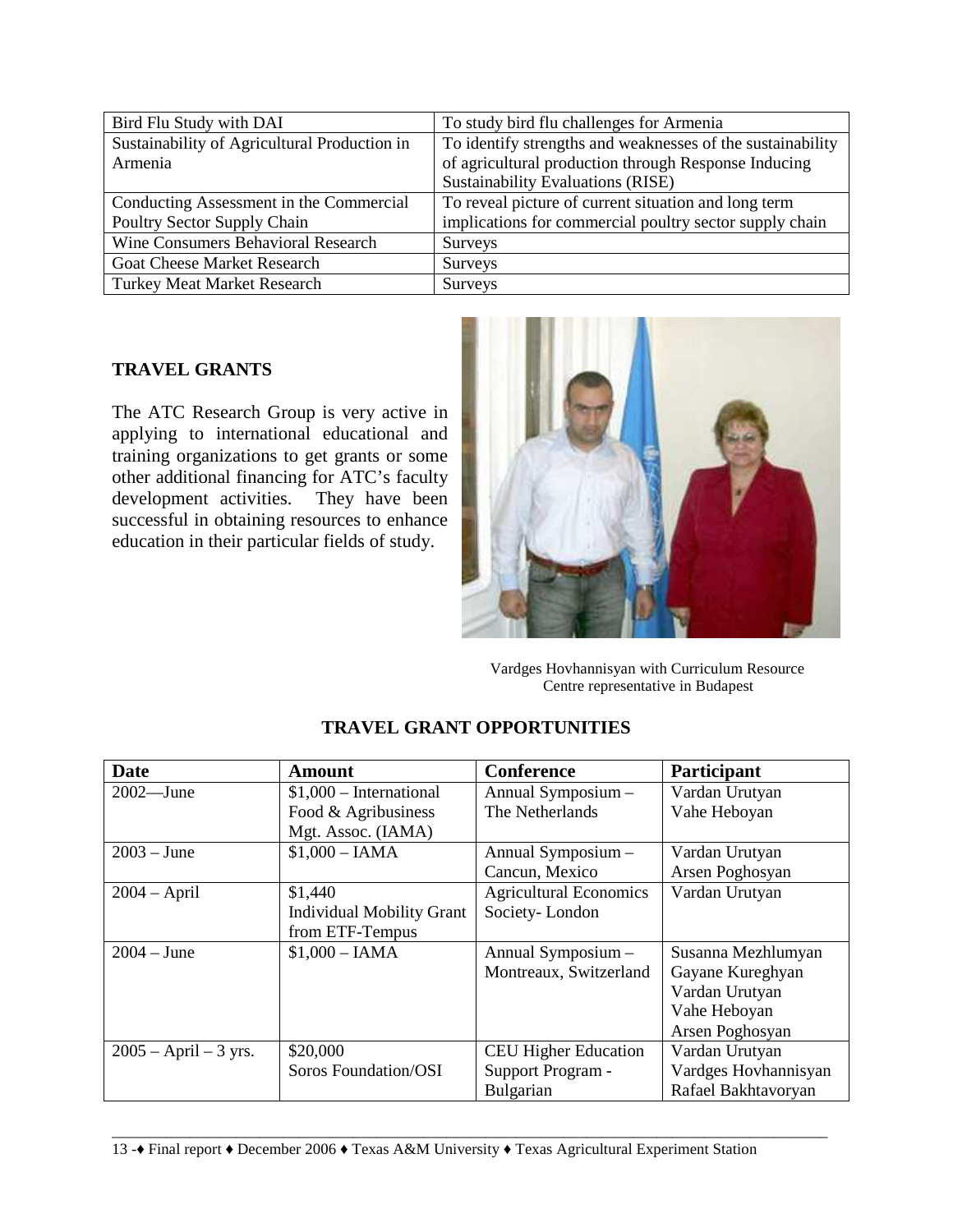| $2005 - June$      | $$1,000 - IAMA$                  | Annual Symposium -                 | Rafael Bakhtavoryan  |
|--------------------|----------------------------------|------------------------------------|----------------------|
|                    |                                  | Chicago, IL                        |                      |
| $2005 - August$    | <b>International Association</b> | Annual Conference –                | Vardges Hovhannisyan |
|                    | of Agri. Econ. (IAAE)            | South Africa                       | Vahe Heboyan         |
| $2005 - August$    | $$1200$ - International          | 11 <sup>th</sup> Annual Conference | Vardges Hovhannisyan |
|                    | Cooperative Alliance             | - Cork, Ireland                    | Vardan Urutyan       |
| $2005$ – September | \$4,000                          | 5 <sup>th</sup> Autumn School on   | Vardan Urutyan       |
|                    | <b>INTAS</b>                     | <b>Theories and Practices</b>      | Rafael Bakhtavoryan  |
|                    |                                  | of Rural Research –                |                      |
|                    |                                  | <b>Finland or Poland</b>           |                      |
| $2005 - December$  | Swiss College of                 | Training in RISE                   | Vardges Hovhannisyan |
|                    | Agriculture                      | software and application           | Vardan Urutyan       |
| $2006$ - January   | All expenses                     | Course development on              | Vardges Hovhannisyan |
|                    | <b>Curriculum Resource</b>       | Rural Economics and                | Vardan Urutyan       |
|                    | Centre – Budapest                | Development Policy                 | Rafael Bakhtavoryan  |
| $2006 - August$    | <b>IAAE</b>                      | Annual Conference -                | Vardan Urutyan       |
|                    |                                  | Australia                          |                      |

Several undergraduates from the ATC have also received travel grants and have had additional educational opportunities in such countries as Turkmenistan, Ukraine, India, and Germany.

### **INTERNSHIPS**

#### **Annual Summer Internship Programs through the ATC (Summers of 2001 - 2005)**

Sponsored by numerous Armenian agribusiness firms involved in such activities as cheese making, wineries, fruit, vegetable and meat processing enterprises and NGOS. Internships also were arranged in the Republic of Georgia: Batumi Sea Port, Goat Breeding Farm, Tea Factory, Customs Department of Ajaria, and Batumi Chemical Pharmaceutical Factory.



Milk processing

Cheese factory



#### **U.S. Students with Internships in Armenia**

Becky Nyman, Texas A&M graduate student – Armenia, Summer 2001 Charlsea Ewing, Texas A&M undergraduate student – Armenia, Summer 2002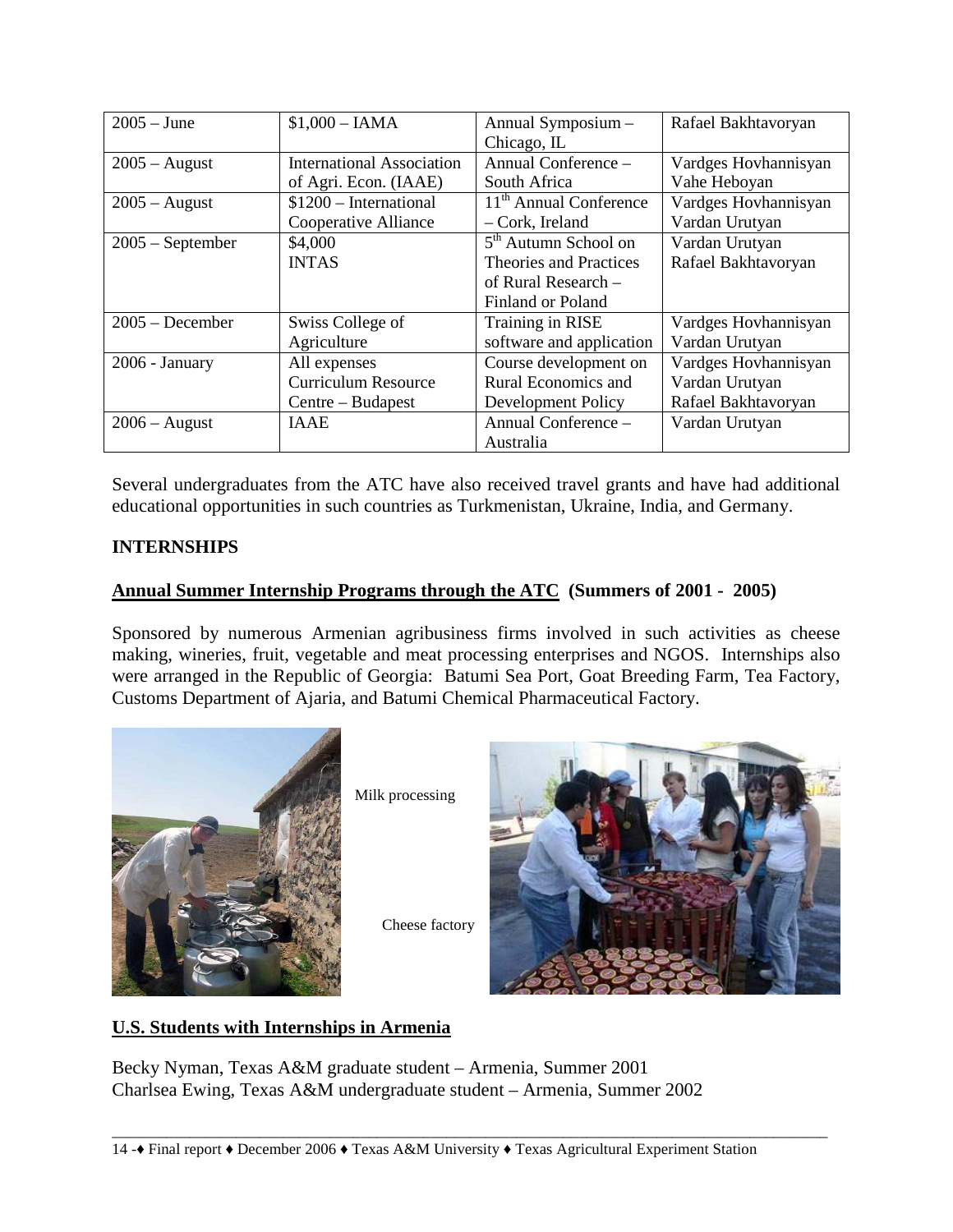#### **Armenian Students with Internships in the U.S.**

Hayk Khachatryan – Farmers Cooperative of El Campo, Texas – Summer 2003 Sos Eghiyan – Farmers Cooperative of El Campo, Texas – Summer 2003

The establishment of the International Center for Agribusiness Research and Education (ICARE), an Armenian Foundation, created a new local administrative structure to manage resources for support activities previously included in the local budget and managed by USDA/MAP: to set up banking, to hire local accounting personnel, and to contract for transportation, housing and other necessary services.

### external resources to promote the mission of THE ATC

Over the past three years, several students from the Republic of Georgia (ROG) have been enrolled in the ATC. This relationship is expected to continue through the guidance of Rector Tarverdyan and his colleagues in Georgia. The USDA project in ROG has provided support for these students for living expenses and contribution to the cost of the teaching program. The ATC has provided the educational experience and work to provide appropriate internship experiences. In 2004 the first interns were placed in Poland and in the Ukraine, launching a broader network. These developments have been pursued to strengthen the regional dialogue and exchange regarding best practices in agribusiness education.



Arsen Somkhishvili, Georgian State Agricultural University Tibilisi, and Demna Dzirkvadze, ATC graduate and now with GSAU/Batumi Agricultural Institute, work with translating courses for GSAU, December 2005

ATC faculty and staff have continued to travel to the regions and to coordinate with USDA/MAP in their various projects in order to communicate with prospective students for the ATC experience in Yerevan. The faculty of the ATC has developed good contacts in the Republic of Georgia and continues to extend these as a basis for providing student experiences through field trips and the development of joint academic research projects. The project has sought to seek ways to support new USDA programs in the Republic of Georgia as they are developed.

\_\_\_\_\_\_\_\_\_\_\_\_\_\_\_\_\_\_\_\_\_\_\_\_\_\_\_\_\_\_\_\_\_\_\_\_\_\_\_\_\_\_\_\_\_\_\_\_\_\_\_\_\_\_\_\_\_\_\_\_\_\_\_\_\_\_\_\_\_\_\_\_\_\_\_\_\_\_\_\_\_\_\_\_\_\_\_\_\_\_\_\_

15 -♦ Final report ♦ December 2006 ♦ Texas A&M University ♦ Texas Agricultural Experiment Station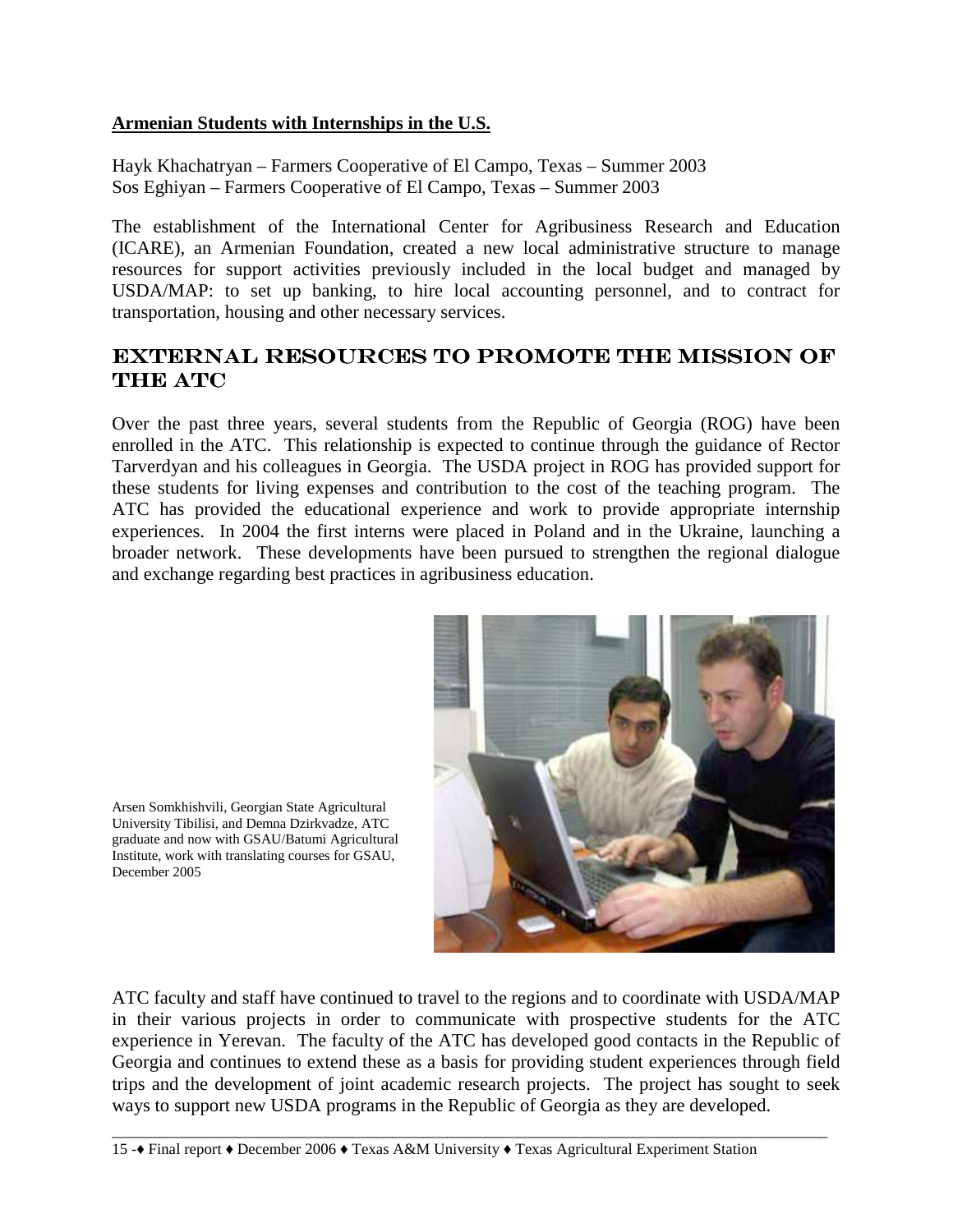

Faculty from Georgia State Agricultural University and GSAU/Batumi Agricultural Institute

The long term development of the ATC could be enhanced if significant external funding sources could be identified and developed. Project personnel have participated in presentations to potential donors, after they are identified, in order to help advocate opportunities in the ATC. Other funding opportunities will also be pursued. The Eurasia Foundation, the German Government International Education Fund, the U. S. Department of State, the Black Sea Fund (IREX) are all examples of initiatives already undertaken with some success. Other NGOs and Foundations will be targeted in concert with the AAEF to seek funding for key programmatic support.

*At a recent graduation, Dr. Bill Miller, former director of MAP asserted, "Knowledge and competence are the moving forces to globalization." The Agribusiness Education Partnership project has developed a recognized, superior learning experience in Armenia. The challenge has been met and the students are satisfied.* 



"In the ATC, I saw what you could rarely see in other Armenian universities: professors open and ready to help, a computer lab with Internet, up-to-date textbooks, and a pleasant learning atmosphere." Arman Khojoyan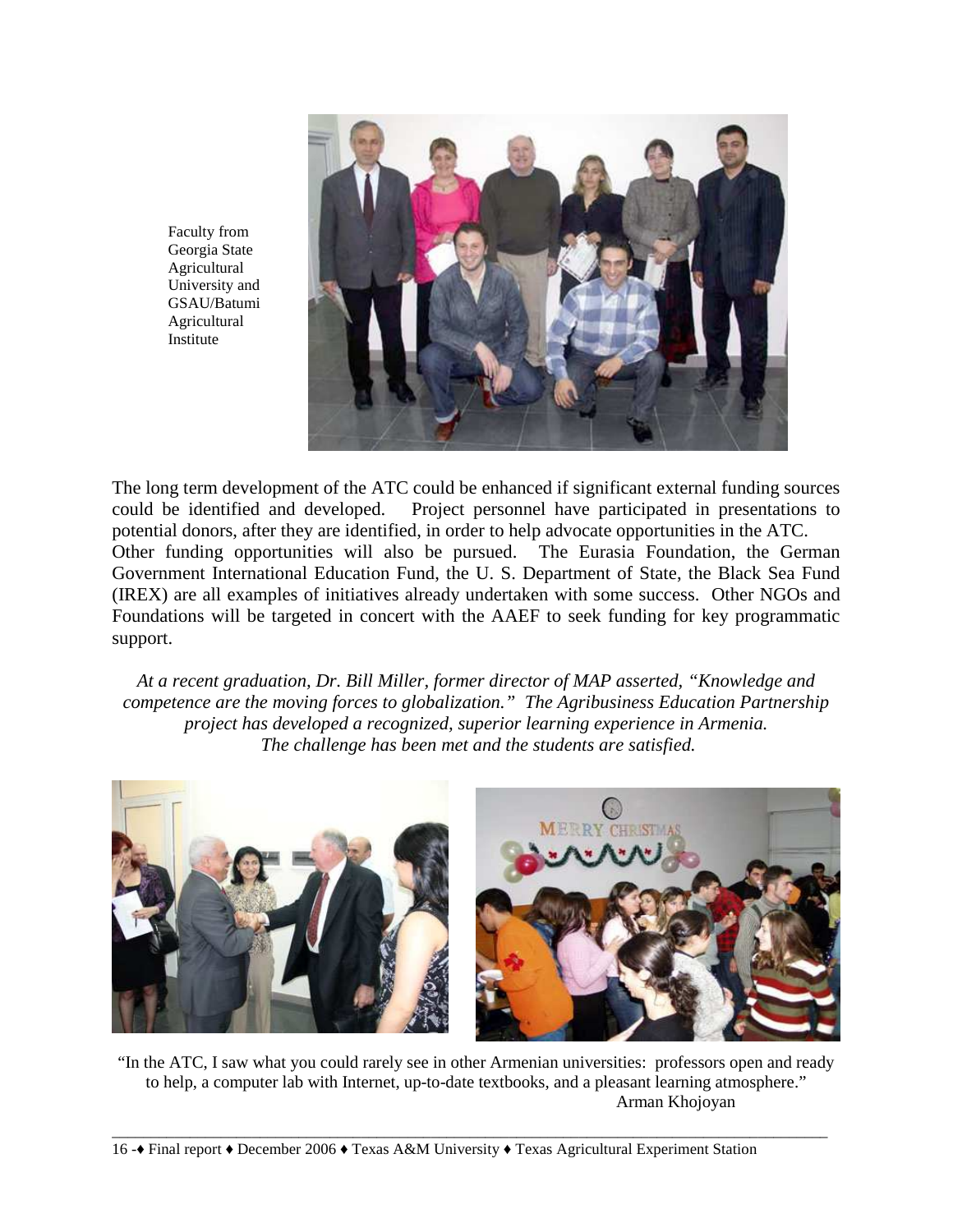### **AGRIBUSINESS TEACHING CENTER**

### **Graduates of 2002**

| <b>Name</b>             | <b>Occupation/Location</b>                     |
|-------------------------|------------------------------------------------|
|                         |                                                |
| Anahit Sargsyan         | <b>ACDI VOCA/ Project Coordinator</b>          |
| Anushavan Harutyunyan   | Master student in European regional University |
|                         | Noyan juice production                         |
| Armen Gasparyan         | <b>Head Sales Department</b>                   |
| <b>Arthur Galoyan</b>   | Has own business in audio and video services   |
| Arthur Muradyan         | Lycos Europe/ Web developer                    |
| Christine Balayan       | Homestay mother                                |
| Diana Seiranyan         | Artsakh bank/ Customer support                 |
|                         | Federation of Agricultural Associations        |
| Gohar Nahapetyan        | <b>Research Manager</b>                        |
| Hasmik Khachatryan      | Agrian Armenia/ Data Indexer                   |
| Karen Dovlatyan         | Makur erkat CJSC/ Accountant                   |
|                         | <b>ACBA Credit Agricole Bank</b>               |
| Karen Sargsyan          | <b>Plastic Card Department</b>                 |
|                         | Tufenkian Hospitality Avan Villa Hotel         |
| Lusine Machyan          | Administration                                 |
| Lusine Mnatsakanyan     | <b>CPCC</b> / Director                         |
| Marina Safaryan         | Baron Ltd/ Accountant                          |
| Marine Galstyan         | Homestay mother                                |
| Michael Halebyan        | <b>KPMG/Auditor</b>                            |
| Narine Ter-Hovhannisyan | Homestay mother                                |
| Natali Nazaryan         | PhD student in Colorado                        |
| Ruzan Voskanyan         | Agrian Armenia/ Data Indexer                   |
| Stella Kocharyan        | Homestay mother in Africa                      |
|                         | Federation of Agricultural Associatians        |
| Tigran Hakhnazaryan     | Project Coordinator                            |
| Vahan Papyan            | Lives in Fresno                                |
| Vahe Asatryan           | Yeritsyan and Sons/ Manager                    |
| Vardan Adamyan          | Duty free shops/ Marketing Assistant           |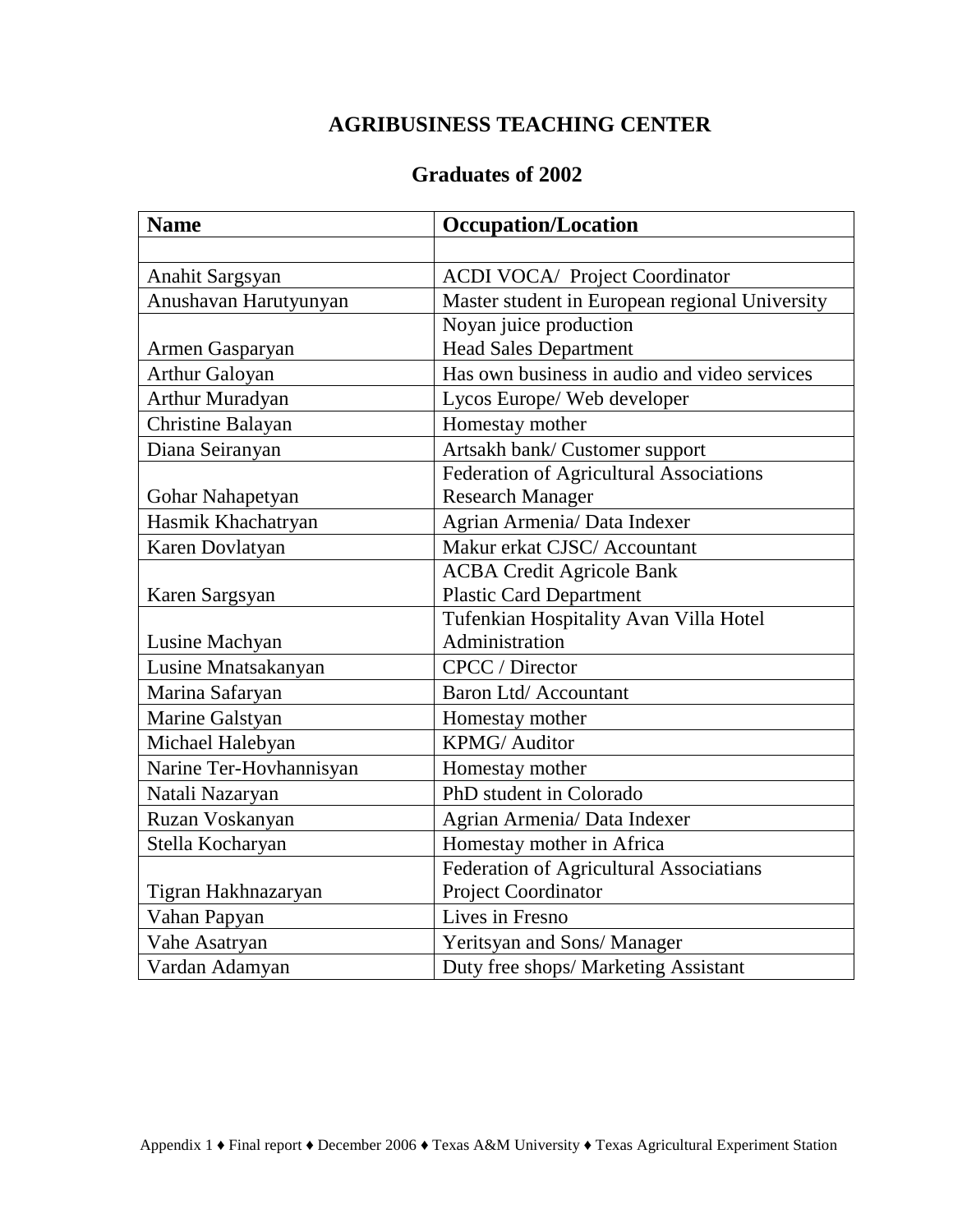### **AGRIBUSINESS TEACHING CENTER**

### **Graduates of 2003**

| <b>Name</b>           | <b>Occupation/Location</b>                         |
|-----------------------|----------------------------------------------------|
|                       |                                                    |
|                       | Air Armenia Cargo transportation company           |
| Albert Hovakimyan     | Manager                                            |
| Anna Karapetyan       | Extension Department of ASAU/Youth clubs           |
| Anush Khojoyan        | Lives in the US                                    |
| Armen Tsaturyan       | Working on M.S./Texas A&M University               |
| Armenak Markosyan     | PhD student in Washington State University         |
| Armine Hovsepyan      | US Embassy Commissary /Assistant                   |
| Christ Melkonyan      | PhD student in University of Hohenheim             |
| David Badalyan        | PhD student in ASAU                                |
| Edgar Vardanyan       | Agrian Armenia/ Team leader                        |
| Gayane Pirverdyan     | MS student in ASAU                                 |
| Gevorg Mkrtchyan      | Bardiner restaurant/Manager                        |
| Hayk Davtyan          | ATC/GSO                                            |
| Hayk Khachatryan      | PhD student in Washington State University         |
| Karapet Khachatryan   | Privayte enterprise in Echmiadzin/Accountant       |
| Karen Gabrielyan      | Lives in the US                                    |
| Liana Abajyan         | Jewelry company in Moscow/Deputy Director          |
| Lilit Arakelyan       | <b>ASAU Chair of Finance and Credit /Assistant</b> |
| Lusine Adamyan        | <b>Intracom International/Inventory Assistant</b>  |
| Marianne Khachaturyan | PhD student in University of Nebraska              |
| Monika Hovhannisyan   | Homestay mother                                    |
| Sos Yeghyan           | Lives in Canada                                    |
| Stella Hovhannisyan   | Agrian Armenia/Data indexer                        |
| Tatevik Zohrabyan     | PhD student in Texas A&M                           |
| Valentina Yenokyan    | MS student in ASAU                                 |
| Vardan Mkrtchyan      | Working on M.S./Texas A&M University               |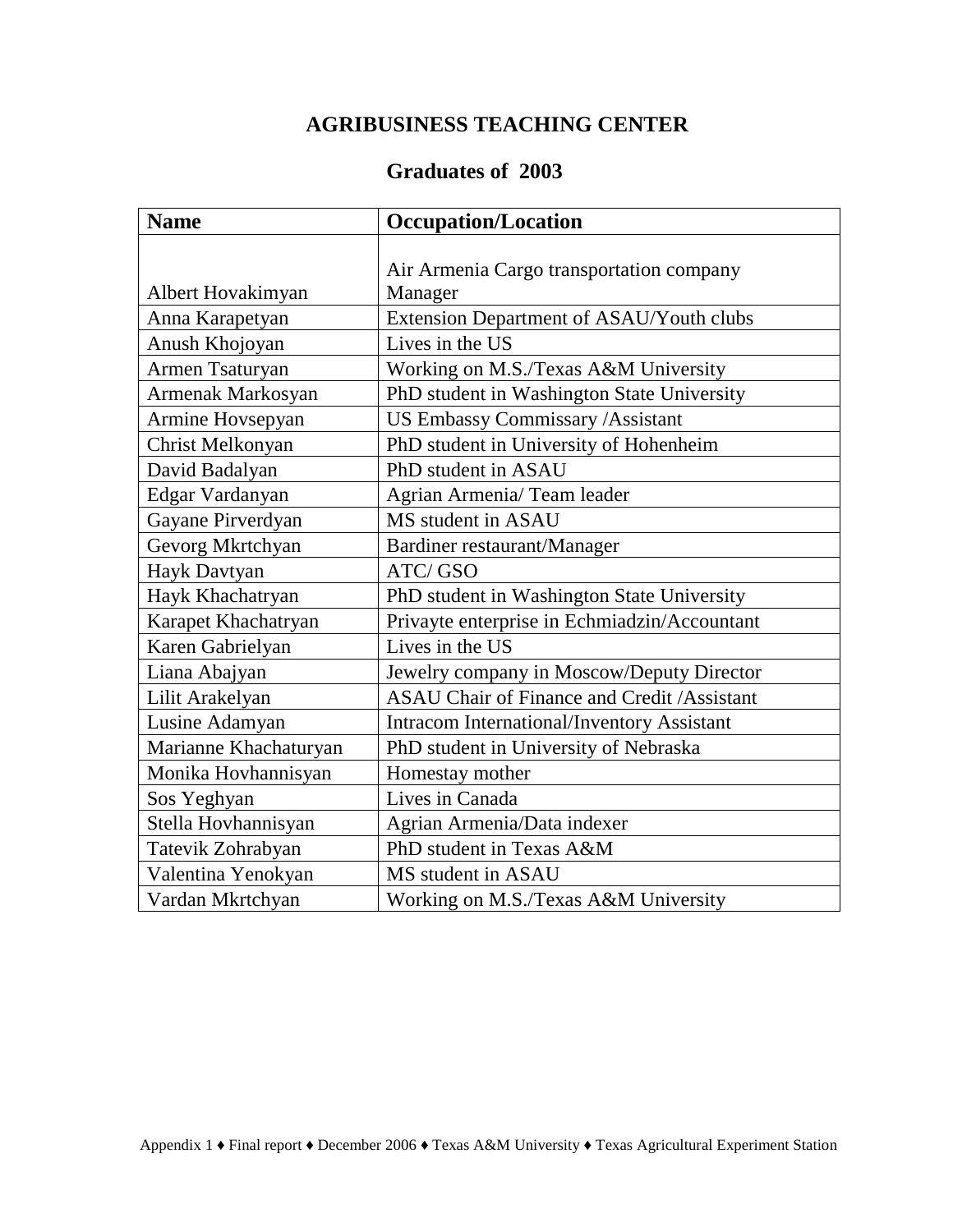### **AGRIBUSINESS TEACHING CENTER**

### **Graduates of 2005**

| <b>Name</b>           | <b>Occupation/Location</b>                   |
|-----------------------|----------------------------------------------|
|                       |                                              |
| Anush Abgaryan        | Square 1/ Operations Manager                 |
| Arthur Grigoryan      | ATC lecturer/ ASAU PhD student               |
| <b>Arthur Rshtuni</b> | Military service                             |
| David Nersisyan       | Looking for a job                            |
| David Sirunyan        | <b>CRRS</b> office/ Office Manager           |
|                       | Strengthening Higher Education in Georgia    |
| Demna Dzirkvadze      | Project Coordinator                          |
|                       | <b>Student CAH-Dronten Netherlands</b>       |
| Garnik Sevoyan        | Int'l Rural Development Program              |
|                       | MMM (eurodoors and windows)                  |
| Gayane Matevosyan     | <b>Assistant in Marketing Department</b>     |
| Gnel Gabrielyan       | Military service                             |
| Gohar Darbinyan       | Looking for a job                            |
|                       | Federation of Agricultural Associations      |
| Hakob Chobanyan       | <b>Marketing Assistant</b>                   |
|                       | <b>Batumi Agrarian University</b>            |
| Irakli Khakhva        | <b>Teacher of Computer classes</b>           |
| Julieta Harutyunyan   | Real Estate Agency/ Assistant                |
| Levon Aivazyan        | Military service                             |
|                       | Elite Group (construction company)           |
| Liana Avagyan         | <b>Marketing Assistant</b>                   |
| Lilit Zakaryan        | Ardshininvest bank/Teller                    |
| Lusine Ghazaryan      | Yerevan Brandy Company/ Finance Department   |
|                       | Master student in University of Vahenshtefan |
| Naira Tvalchrelidze   | Germany                                      |
| Olga Harutunyan       |                                              |
|                       | K-Telecommunication Company                  |
| Ripsime Kirakosyan    | <b>Finance Department</b>                    |
| Sofia Babayan         | Lives in the US                              |
| Suren Aloyan          | Military service                             |
| Susan Harutyunyan     | Homestay mother                              |
| Svetlana Babayan      | Lives in Russia                              |
| Vardan Vardanyan      | HSBC bank/Teller                             |
| David Ubilava         | PhD student in Purdue University             |

Appendix 1 ♦ Final report ♦ December 2006 ♦ Texas A&M University ♦ Texas Agricultural Experiment Station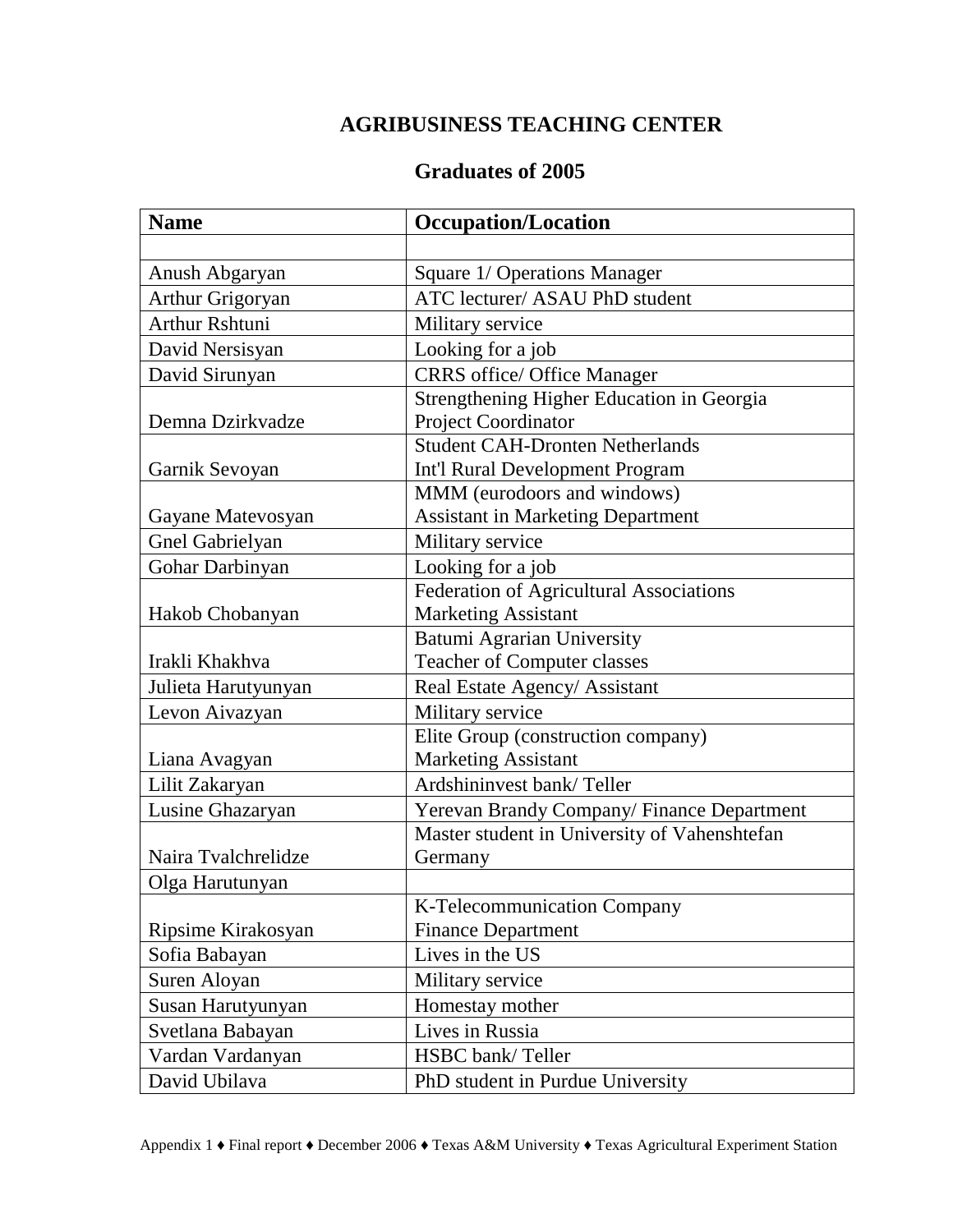### **AGRIBUSINES TEACHING CENTER**

### **Graduates of 2006**

| <b>Name</b>             | <b>Occupation/Location</b>                                   |
|-------------------------|--------------------------------------------------------------|
|                         |                                                              |
| Ani Movsisyan           | Cafesjian Museum Foundation/Assistant                        |
| Rosa Gevorgyan          | PhD student in Washington State University                   |
| Karine Stepanyan        |                                                              |
| Sona Hayrapetyan        | <b>HSBC</b> bank/ Assistant                                  |
| Lidia Baroyan           | H2Economy/Assistant                                          |
| Vahe Grigoryan          | <b>Enterprise Incubator Foundation/ Marketing Department</b> |
| Ani Kirakosyan          | PhD student in ASAU                                          |
| Marine Alaberkyan       |                                                              |
| Tatevik Gevorgyan       | PhD student in ASAU                                          |
| Karen Hovhannisyan      | Hovnanian International/ Operations Assistant                |
| Naira Zakaryan          | <b>Star Supermarket</b>                                      |
| Nune Manasyan           |                                                              |
| Anna Grigoryan          | Erebuni Biosites (chemical production)/ Deputy Director      |
| Narek Vardanyan         | PhD student in ASAU                                          |
| Ani Mukoyan             | Arm Project Institute/ Economist                             |
| Lusine Vardikyan        | HiTechGateway/ Consumer support                              |
| Nino Olgesashvili       |                                                              |
| Paata Brekashvili       | Ministry of Agriculture of Georgia/ Project Coordinator      |
| Marianna Gharibyan      | Boomerang software/ Marketing Department                     |
| Kamo Mkhitaryan         | PhD student in ASAU                                          |
| Lilit Sargsyan          | Nikita Mobiles Assistant and PhD student in                  |
|                         | Nat'l Academy of Sciences of RA                              |
| Karen Mikayelyan        |                                                              |
| Suren Hayrapetyan       | Shoes world/International relations department               |
| Margarita Hambardzumyan |                                                              |
| Shavarsh Sahakyan       | Military service                                             |
| Ashot Vardanyan         | Military service                                             |
| Hayk Ghazaryan          | <b>Cafesjian Museum Foundation</b>                           |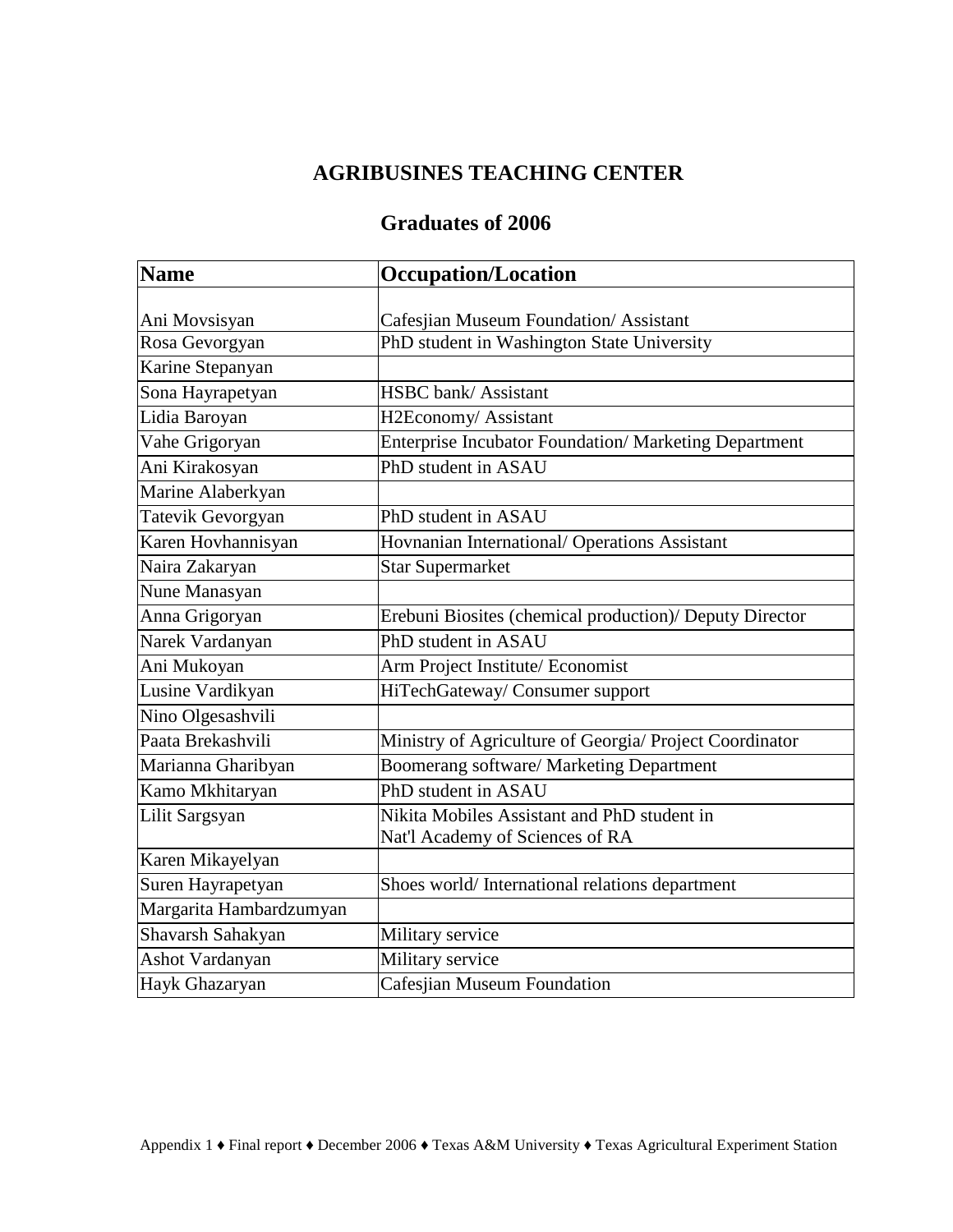### **AGRIBUSINESS TEACHING CENTER 4-YEAR CURRICULUM**

The ATC curriculum is comprised of a set of required courses and internships. The list of courses is reviewed annually with courses dropped and added to keep the curriculum up to date. The core courses<sup>\*</sup> will continue to teach management, marketing and finance. ATC will offer elective courses and seminars when opportunities occur.

**All students graduating from ATC should have completed 100 credits.** The normal process would be to take the following:

| Summer (end of $2^{nd}$ year) --- 8 credits |  |
|---------------------------------------------|--|
| Fall year three ---------------- 20 credits |  |
| Spring year three ------------- 20 credits  |  |
| Summer (end of $3^{rd}$ year) --- 5 credits |  |
| Fall year four ----------------- 20 credits |  |
| Spring year four -------------- 20 credits  |  |
| Summer (end of year 4) ----- 7 credits      |  |

#### **Summer (Pre-enrollment)**

| Agbu 200 | 2 credits | Computers and Information Technology Applications |
|----------|-----------|---------------------------------------------------|
| Agbu 201 | 2 credits | <b>Business English</b>                           |
| Agbu 202 | 2 credits | Introduction to Agricultural Economics            |
| Agbu 203 | 2 credits | <b>Public Speaking</b>                            |

### **Third year (Fall semester)**

| Agbu $300$   | 4 credits | Linear Algebra and Calculus        |
|--------------|-----------|------------------------------------|
| $*$ Agbu 301 | 4 credits | Principles of Management           |
| Agbu $302$   | 4 credits | <b>Financial Accounting</b>        |
| Agbu $303$   | 4 credits | <b>Statistics</b>                  |
| *Agbu 304    | 4 credits | Marketing of Agricultural Products |

#### **Third year (Spring semester)**

| Agbu 305  | 4 credits | Intermediate Microeconomics     |
|-----------|-----------|---------------------------------|
| Agbu 306  | 4 credits | <b>Operations Management</b>    |
| Agbu 307  | 4 credits | <b>Managerial Accounting</b>    |
| Agbu 308  | 4 credits | <b>Technical Writing</b>        |
| *Agbu 309 | 4 credits | Principles of Finance and Taxes |

#### **Third year (Summer)**

Agbu 310 5 credits Internship I

#### **Fourth year (Fall semester)**

| Agbu $400$   | 4 credits | <b>Intermediate Macroeconomics</b>        |
|--------------|-----------|-------------------------------------------|
| Agbu 401     | 4 credits | E-Commerce                                |
| $*$ Agbu 402 | 4 credits | <b>Financial Analysis</b>                 |
| Agbu $403$   | 4 credits | Agro-Ecology and Environmental Protection |
| Agbu 404     | 2 credits | <b>Agricultural Cooperatives</b>          |
| Agbu $405$   | 2 credits | <b>Agricultural Insurance</b>             |

<sup>٭</sup> Core courses are marked with asterisk

 $\overline{a}$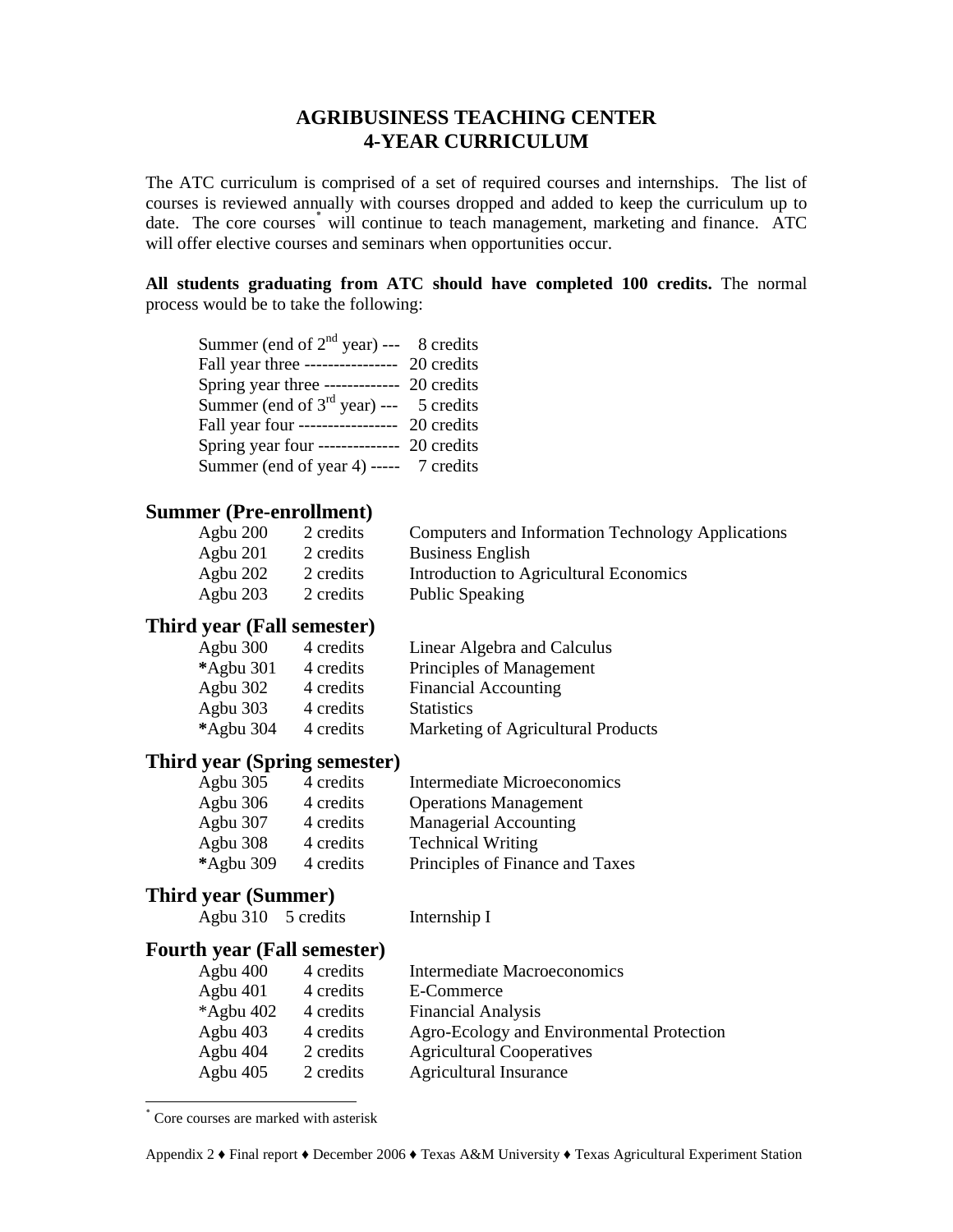### **Fourth year (Spring semester)**

| Agbu $406$ | 2 credits | <b>Agribusiness Law</b>           |
|------------|-----------|-----------------------------------|
| Agbu 407   | 4 credits | <b>Natural Resource Economics</b> |
| *Agbu 408  | 4 credits | <b>Strategic Management</b>       |
| *Agbu 409  | 4 credits | <b>Marketing Analysis</b>         |
| Agbu $410$ | 4 credits | <b>World Economics</b>            |
| Agbu 411   | 2 credit  | <b>Business Ethics</b>            |

### **Fourth year (Summer)**

| Agbu $412$ | 2 credits | Agribusiness Entrepreneurship |
|------------|-----------|-------------------------------|
| Agbu $413$ | 5 credits | Internship II                 |

### **Preparation for State Exam and Diploma Work**

#### Agbu 400 Electives

| 3 credits | Econometrics                                              |
|-----------|-----------------------------------------------------------|
| 3 credits | <b>Agricultural Price Analysis</b>                        |
| 3 credits | <b>Agricultural Policy</b>                                |
| 3 credits | International Business and Global Supply Chain Management |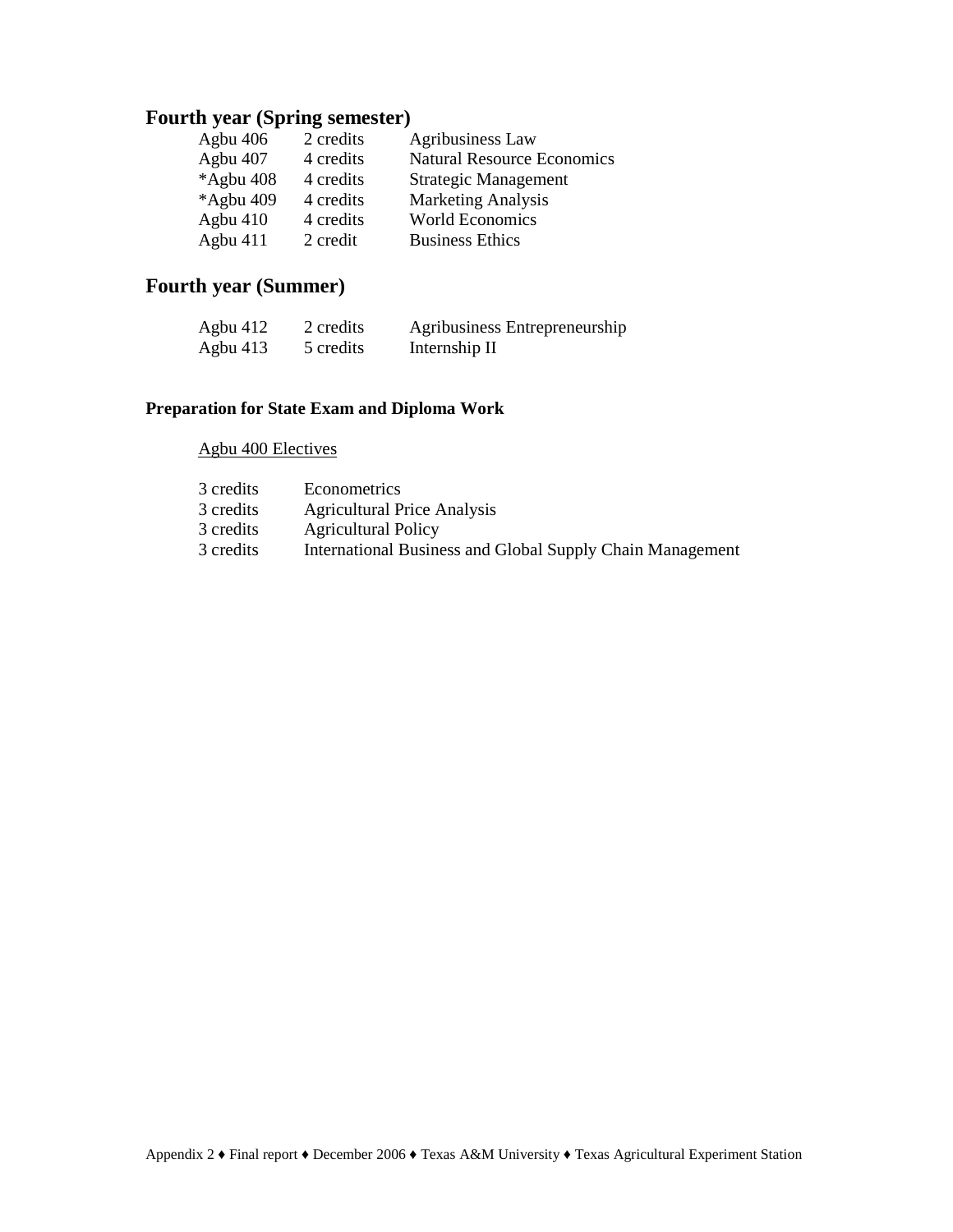### **AGRIBUSINESS TEACHING CENTER 5-YEAR CURRENT CURRICULUM**

The ATC curriculum is comprised of a set of required courses and internships. The list of courses is reviewed annually with courses dropped and added to keep the curriculum up to date. The **core courses** will continue to teach management, marketing and finance. ATC will offer elective courses and seminars when opportunities occur.

**All students graduating from ATC should have completed 129 credits.** The normal process would be to take the following:

| Summer (end of $2^{nd}$ year) --- 6 credits |  |
|---------------------------------------------|--|
| Fall year three --------------- 20 credits  |  |
| Spring year three ------------- 20 credits  |  |
| Summer (end of $3^{rd}$ year) --- 5 credits |  |
| Fall year four ----------------- 20 credits |  |
| Spring year four -------------- 19 credits  |  |
| Summer (end of year 4) ----- 5 credits      |  |
| Fall year five ----------------- 19 credits |  |
| Spring year five ------------- 15 credits   |  |

### **Summer (Pre-enrollment)**

| Agbu $200$ | 2 credits | <b>Computer and Information Technology Applications</b> |
|------------|-----------|---------------------------------------------------------|
| Agbu $201$ | 2 credits | <b>Business English</b>                                 |
| Agbu $202$ | 2 credits | Introduction to Agricultural Economics                  |

#### **Third year (Fall Semester)**

| *Agbu 304 | 4 credits | <b>Principles of Management</b> |
|-----------|-----------|---------------------------------|
| Agbu 303  | 4 credits | <b>Statistics</b>               |
| Agbu 302  | 4 credits | <b>Financial Accounting</b>     |
| Agbu 301  | 4 credits | <b>Public Speaking</b>          |
| Agbu 300  | 4 credits | Linear Algebra and Calculus     |

### **Third year (Spring Semester)**

| *Agbu 309  | 4 credits | <b>Principles of Finance and Taxes</b> |
|------------|-----------|----------------------------------------|
| Agbu 308   | 4 credits | <b>Technical Writing</b>               |
| Agbu 307   | 4 credits | <b>Managerial Accounting</b>           |
| Agbu 306   | 4 credits | <b>Operations Management</b>           |
| Agbu $305$ | 4 credits | Intermediate Microeconomics            |

### **Third year (Summer)**

 $\overline{a}$ 

| Agbu $310$ | 5 credits | Internship I |
|------------|-----------|--------------|
|            |           |              |

<sup>٭</sup> Core courses are marked with asterisk